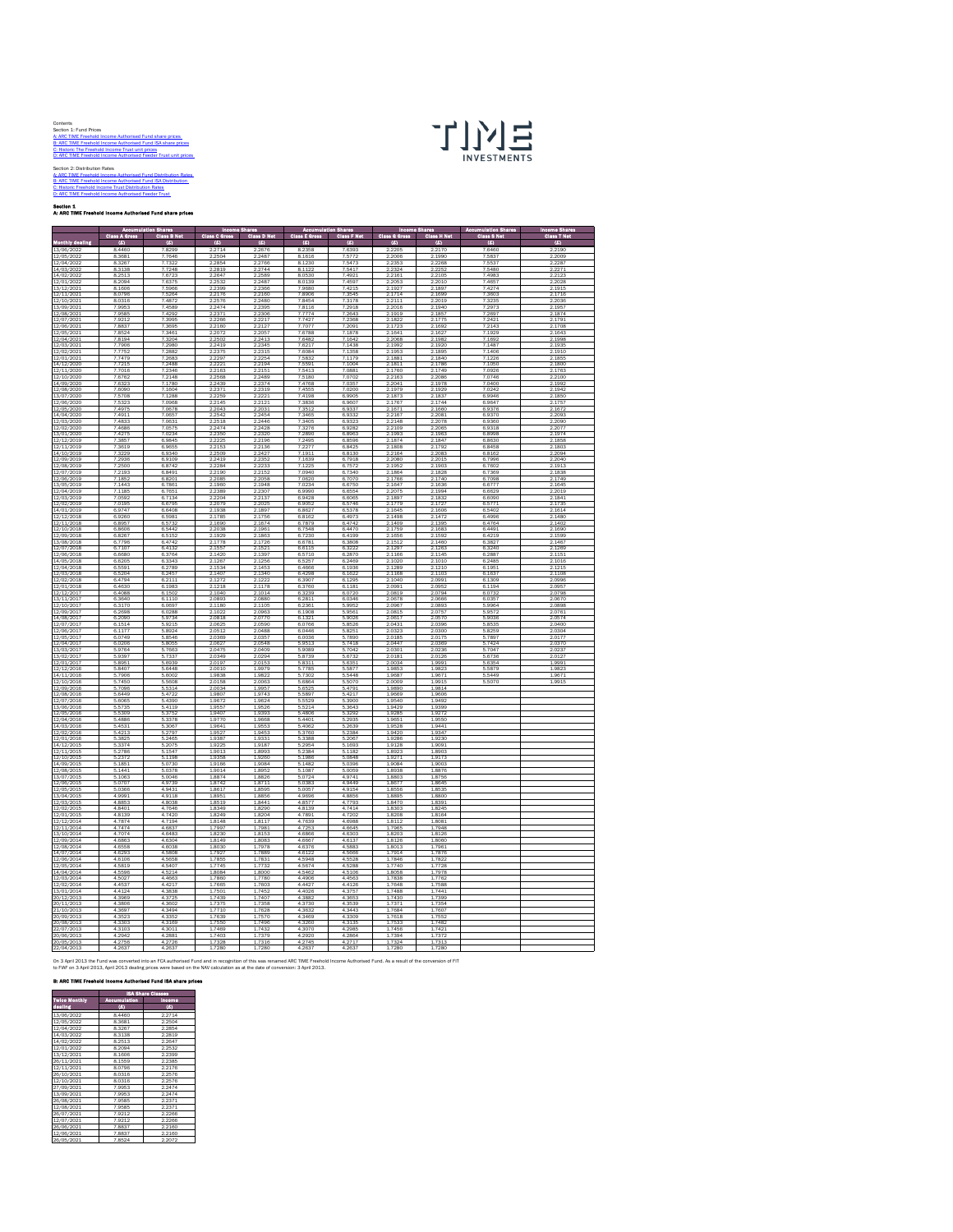<span id="page-1-0"></span>

| 2/04/2021<br>7<br>8194<br>2502<br>/03/202<br>j<br>7906<br>$\frac{1}{24}$<br>1<br>2/03/<br>202<br>7906<br>$^{24}$<br>19<br>ï<br>26/02/2021<br>752<br>375<br>7<br>2<br>2/02/<br>202<br>76<br>26/01/2021<br>7<br>7479<br>2296<br>ö<br>/01/202<br>7479<br>2<br>296<br>8/1<br>$\mathbf{z}$<br>2020<br>215<br>7<br>7<br>4/12/2020<br>7215<br>7<br>2<br>11/<br>2020<br>7016<br>216<br>26/<br>2/11/2020<br>7016<br>2163<br>7<br>ó<br>1<br>0/2020<br>6762<br>$\frac{1}{2}$<br>68<br>25<br>2/10/<br>2020<br>676<br>2568<br>ï<br>28/09/2020<br>6323<br>2439<br>7<br>2<br>4/09/<br>2020<br>6323<br>2<br>39<br>26/08/2020<br>7<br>6090<br>2371<br>ö<br>/08/2020<br>6090<br>3<br>ź<br>7/07/<br>2020<br>5<br>708<br>259<br>ï<br>3/07/2020<br>5708<br>259<br>7<br>2<br>2<br>26/06/<br>2020<br>5<br>3.<br>214<br>E<br>23<br>2/06/2020<br>7<br>5323<br>214F<br>f<br>ó<br>ć<br>/05<br>/2020<br>49<br>20<br>4<br>2/05/<br>2020<br>4975<br>04<br>7<br>٩<br>28/04/2020<br>4911<br>42<br>7<br>2<br>4/04/<br>2020<br>4<br>911<br>25<br>26/03/2020<br>7<br>4833<br>2518<br>ö<br>2/03/2020<br>4833<br>$\frac{1}{2}$<br>25<br>£<br>6/02/<br>2020<br>4686<br>2474<br>7<br>/02/2020<br>4686<br>2474<br>7<br>2<br>/01/<br>2020<br>2350<br>E<br>3/01/2020<br>7<br>4275<br>2350<br>i<br>ó<br>6/1<br>2/20<br>.9<br>385<br>2<br>$^{22}$<br>í<br>2/1<br>2/2019<br>ī<br>3857<br>2F<br>26/11/2019<br>3619<br>153<br>2<br>11/<br>2019<br>3619<br>215<br>28/10/2019<br>7<br>3229<br>2509<br>ö<br>Λ<br>10/20<br>d<br>9<br>32<br>29<br>2<br>2509<br>6/09/<br>2019<br>2936<br>2419<br>7<br>2/09/2019<br>2936<br>2419<br>7<br>2<br>26/08/<br>2019<br>25<br>228<br>ö<br>C<br>2/08/2019<br>7<br>2500<br>2284<br>f<br>ó<br>/07<br>/20<br>$\frac{1}{2}$<br>19<br>$\frac{1}{2}$<br>2<br>2/07/<br>2019<br>193<br>190<br>7<br>26/06/2019<br>1852<br>2085<br>7<br>2<br>2/06/<br>2019<br>1852<br>2085<br>27/05/2019<br>7<br>1443<br>1960<br>ö<br>3<br>/05/20<br>d<br>9<br>44<br>$\frac{1}{2}$<br>1<br>960<br>1<br>6/04/<br>2019<br>181<br>389<br>7<br>/04/2019<br>181<br>389<br>7<br>1<br>2<br>26/03/<br>2019<br>0592<br>220<br>2/03/2019<br>7.0592<br>2204<br>f<br>ö<br>ć<br>/02/20<br>019<br>2<br>207<br>2/02/<br>2019<br>7<br>0195<br>2079<br>28/01/2019<br>6.9747<br>1938<br>2<br>4/01/<br>2019<br>974<br>19<br>38<br>6<br>$\frac{26}{1}$<br>2/2018<br>6.9260<br>1785<br>ö<br>12/201<br>.8<br>6<br>9260<br>1<br>78<br>6/1<br>$\mathbf{1}^{\prime}$<br>2018<br>6<br>895<br>1690<br>ī<br>2/11/2018<br>6.8957<br>1690<br>2<br>26/10/<br>2018<br>6<br>86<br>ЮΕ<br>203<br>8<br>2/10/2018<br>6.8606<br>2038<br>i<br>ó<br>/09/20<br>6<br>826<br>$\frac{1}{2}$<br>1929<br>2/09/<br>2018<br>6<br>8267<br>1929<br>7/08/2018<br>6<br>7796<br>17<br>78<br>2<br>3/08/<br>2018<br>.<br>79<br>78<br>6<br>26/07/2018<br>6<br>.7107<br>1557<br>ö<br>2/07/20<br>d<br>.8<br>6<br>7<br>107<br>1<br>557<br>í<br>6/06/<br>2018<br>6<br>6680<br>14<br>20<br>2/06/2018<br>6.6680<br>1420<br>2<br>28/05/<br>2018<br>1267<br>6<br>6205<br>14/05/2018<br>6.6205<br>1267<br>ó<br>/04/20<br>6<br>6<br>559<br>$\frac{1}{2}$<br>1<br>2/04/<br>2018<br>6<br>5591<br>15<br>34<br>26/03/2018<br>6.5204<br>1407<br>2<br>2/03/<br>2018<br>5<br>204<br>1407<br>6<br>26/02/2018<br>6<br>4794<br>1272<br>ö<br>2/02/201<br>.8<br>6<br>4794<br>2<br>$\overline{2}$<br>1<br>6/01/<br>2018<br>6<br>4630<br>۶<br>18<br>2/01/2018<br>6<br>4630<br>1218<br>2<br>201<br>4088<br>10<br>40<br>12/<br>6<br>2/12/2017<br>6<br>4088<br>1040<br>i<br>ó<br>/20<br>6<br>3640<br>2<br>0893<br>3/1<br>$\mathbf{1}^{\prime}$<br>201<br>7<br>6<br>3640<br>0893<br>26/10/201<br>7<br>6<br>3170<br>180<br>2<br>1<br>10/<br>201<br>17C<br>1180<br>6<br>3<br>26/09/201<br>7<br>6<br>2698<br>1022<br>ö<br>/09/20<br>6<br>2698<br>102<br>8/08/<br>201<br>7<br>6<br>2090<br>0818<br>4/08/201<br>7<br>6<br>2090<br>0818<br>2<br>26/07<br>201<br>15<br>6<br>d<br>25<br>6<br>2/07/201<br>7<br>6<br>1514<br>.0625<br>f<br>ö<br>/06/20<br>6<br>1<br>$\frac{1}{2}$<br>O5<br>ź<br>2/06/<br>201<br>7<br>6<br>77<br>05<br>26/05/201<br>6.0749<br>0369<br>7<br>2<br>/05/<br>201<br>074<br>03<br>6<br>g<br>69<br>26/04/201<br>7<br>6.0206<br>.0627<br>ö<br>/04/20<br>ē<br>0206<br>2<br>062<br>7/03/<br>201<br>ī<br>5<br>9764<br>0475<br>3/03/201<br>5.9764<br>0475<br>7<br>2<br>(02)<br>201<br>ģ<br>939<br>O3<br>ãs<br>3/02/201<br>7<br>5<br>.9397<br>0349<br>ö<br>/20<br>895<br>01<br>9<br>2/01/<br>201<br>ī<br>6<br>895<br>0197<br>8/1<br>2/2016<br>5.8407<br>.0010<br>2<br>28/1<br>1/2016<br>5<br>7906<br>9838<br>i<br>ĭ<br>/201<br>7906<br>98<br>38<br>6/10/<br>2016<br>6<br>7450<br>0158<br>2/10/2016<br>7450<br>0158<br>5<br>2<br>26/09/<br>2016<br>7096<br>003<br>2/09/2016<br>F<br>7096<br>2.0034<br>i<br>6<br>/08/20<br>d<br>F<br>6449<br>980<br>2/08/<br>2016<br>6<br>6449<br>9807<br>5.6065<br>26/07/2016<br>9672<br>1<br>2/07/<br>2016<br>6065<br>Š<br>ć<br>7/06/2016<br>5<br>5735<br>9557<br>5<br>1<br>3<br>/06/201<br>é<br>5<br>5<br>35<br>955<br>6/05/<br>2016<br>5<br>5309<br>9407<br>2/05/2016<br>5<br>5309<br>9407<br>1<br>26/04/<br>2016<br>9<br>886<br>7C<br>97<br>2/04/2016<br>5<br>4886<br>9770<br>i<br>1<br>/03/201<br>4<br>F<br>F<br>453<br>9641<br>6/02/<br>2016<br>5<br>42<br>3<br>95<br>21<br>2/02/2016<br>5.4213<br>9527<br>1<br>6/01/<br>2016<br>E<br>3825<br>938<br>2/01/2016<br>5<br>3825<br>9387<br>i<br>i<br>4<br>/12/201<br>F<br>33<br>92<br>$\overline{2}$<br>6/11/<br>2015<br>5<br>2786<br>901<br>я<br>2/11/2015<br>5.2786<br>1<br>9013<br>6/10/3<br>2015<br>Ē<br>237<br>9358<br>2/10/2015<br>5<br>2372<br>9358<br>i<br>1<br>/09/201<br>F<br>851<br>9166<br>4/09/<br>2015<br>5<br>185<br>9166<br>26/08/2015<br>5<br>1441<br>9014<br>2/08/<br>2015<br>ė<br>014<br>g<br>27/07/2015<br>5<br>1063<br>8874<br>1<br>3<br>/07/201<br>£<br>F<br>1063<br>8874<br>6/06/<br>2015<br>5<br>.0707<br>874<br>5.0707<br>8742<br>2/06/2015<br>1<br>6/05/<br>2015<br>0366<br>861<br>2/05/2015<br>5<br>.0366<br>8617<br>i<br>1<br>/04/201<br>Á<br>999<br>895<br>3/04/<br>2015<br>4<br>9991<br>895<br>26/03/2015<br>4.8853<br>8519<br>2015<br>885<br>19<br>2/03/<br>85<br>26/02/2015<br>4.8401<br>8349<br>1<br>2/02/201<br>£<br>4<br>8401<br>8349<br>6/01/<br>2015<br>4<br>8139<br>8249<br>2/01/2015<br>4.8139<br>8249<br>1<br>2014<br>8148<br>12/<br>'87<br>9,<br>2/12/2014<br>ā<br>7874<br>8148<br>i<br>1<br>ć<br>$\sqrt{1}$<br>1/20<br>Δ<br>Á<br>74<br>74<br>7991<br>2/1<br>$\mathbf{1}^{\prime}$<br>2014<br>7474<br>7997<br>Δ<br>26/10/2014<br>4.<br>7074<br>8230<br>1<br>10/<br>2014<br>7074<br>823<br>C<br>26/09/2014<br>4.6863<br>8149<br>i<br>/09/201<br>Δ<br>Á<br>6863<br>81<br>49<br>6/08/<br>2014<br>6558<br>8030<br>4<br>2/08/2014<br>4.6558<br>8030<br>1<br>28/07/2014<br>4.6293<br>1<br>7927 | L2/05/2021<br>26/04/2021 | 8524<br>7 | 2<br>2072 |
|-----------------------------------------------------------------------------------------------------------------------------------------------------------------------------------------------------------------------------------------------------------------------------------------------------------------------------------------------------------------------------------------------------------------------------------------------------------------------------------------------------------------------------------------------------------------------------------------------------------------------------------------------------------------------------------------------------------------------------------------------------------------------------------------------------------------------------------------------------------------------------------------------------------------------------------------------------------------------------------------------------------------------------------------------------------------------------------------------------------------------------------------------------------------------------------------------------------------------------------------------------------------------------------------------------------------------------------------------------------------------------------------------------------------------------------------------------------------------------------------------------------------------------------------------------------------------------------------------------------------------------------------------------------------------------------------------------------------------------------------------------------------------------------------------------------------------------------------------------------------------------------------------------------------------------------------------------------------------------------------------------------------------------------------------------------------------------------------------------------------------------------------------------------------------------------------------------------------------------------------------------------------------------------------------------------------------------------------------------------------------------------------------------------------------------------------------------------------------------------------------------------------------------------------------------------------------------------------------------------------------------------------------------------------------------------------------------------------------------------------------------------------------------------------------------------------------------------------------------------------------------------------------------------------------------------------------------------------------------------------------------------------------------------------------------------------------------------------------------------------------------------------------------------------------------------------------------------------------------------------------------------------------------------------------------------------------------------------------------------------------------------------------------------------------------------------------------------------------------------------------------------------------------------------------------------------------------------------------------------------------------------------------------------------------------------------------------------------------------------------------------------------------------------------------------------------------------------------------------------------------------------------------------------------------------------------------------------------------------------------------------------------------------------------------------------------------------------------------------------------------------------------------------------------------------------------------------------------------------------------------------------------------------------------------------------------------------------------------------------------------------------------------------------------------------------------------------------------------------------------------------------------------------------------------------------------------------------------------------------------------------------------------------------------------------------------------------------------------------------------------------------------------------------------------------------------------------------------------------------------------------------------------------------------------------------------------------------------------------------------------------------------------------------------------------------------------------------------------------------------------------------------------------------------------------------------------------------------------------------------------------------------------------------------------------------------------------------------------------------------------------------------------------------------------------------------------------------------------------------------------------------------------------------------------------------------------------------------------------------------------------------------------------------------------------------------------------------------------------------------------------------------------------------------------------------------------------------------------------------------------------------------------------------------------------------------------------------------------------------------------------------------------------------------------------------------------------------------------------------------------------------------------------------------------------------------------------------------------------------------------------------------------------------------------------------------------------------------------------------------------------------------------------------------------------------------------------------------------------------------------------------------------------------------------------------------------------------------------------------------------------------------------------------------------------------------------|--------------------------|-----------|-----------|
|                                                                                                                                                                                                                                                                                                                                                                                                                                                                                                                                                                                                                                                                                                                                                                                                                                                                                                                                                                                                                                                                                                                                                                                                                                                                                                                                                                                                                                                                                                                                                                                                                                                                                                                                                                                                                                                                                                                                                                                                                                                                                                                                                                                                                                                                                                                                                                                                                                                                                                                                                                                                                                                                                                                                                                                                                                                                                                                                                                                                                                                                                                                                                                                                                                                                                                                                                                                                                                                                                                                                                                                                                                                                                                                                                                                                                                                                                                                                                                                                                                                                                                                                                                                                                                                                                                                                                                                                                                                                                                                                                                                                                                                                                                                                                                                                                                                                                                                                                                                                                                                                                                                                                                                                                                                                                                                                                                                                                                                                                                                                                                                                                                                                                                                                                                                                                                                                                                                                                                                                                                                                                                                                                                                                                                                                                                                                                                                                                                                                                                                                                                                                                                                                                               |                          | 8194      | 02<br>25  |
|                                                                                                                                                                                                                                                                                                                                                                                                                                                                                                                                                                                                                                                                                                                                                                                                                                                                                                                                                                                                                                                                                                                                                                                                                                                                                                                                                                                                                                                                                                                                                                                                                                                                                                                                                                                                                                                                                                                                                                                                                                                                                                                                                                                                                                                                                                                                                                                                                                                                                                                                                                                                                                                                                                                                                                                                                                                                                                                                                                                                                                                                                                                                                                                                                                                                                                                                                                                                                                                                                                                                                                                                                                                                                                                                                                                                                                                                                                                                                                                                                                                                                                                                                                                                                                                                                                                                                                                                                                                                                                                                                                                                                                                                                                                                                                                                                                                                                                                                                                                                                                                                                                                                                                                                                                                                                                                                                                                                                                                                                                                                                                                                                                                                                                                                                                                                                                                                                                                                                                                                                                                                                                                                                                                                                                                                                                                                                                                                                                                                                                                                                                                                                                                                                               |                          |           |           |
|                                                                                                                                                                                                                                                                                                                                                                                                                                                                                                                                                                                                                                                                                                                                                                                                                                                                                                                                                                                                                                                                                                                                                                                                                                                                                                                                                                                                                                                                                                                                                                                                                                                                                                                                                                                                                                                                                                                                                                                                                                                                                                                                                                                                                                                                                                                                                                                                                                                                                                                                                                                                                                                                                                                                                                                                                                                                                                                                                                                                                                                                                                                                                                                                                                                                                                                                                                                                                                                                                                                                                                                                                                                                                                                                                                                                                                                                                                                                                                                                                                                                                                                                                                                                                                                                                                                                                                                                                                                                                                                                                                                                                                                                                                                                                                                                                                                                                                                                                                                                                                                                                                                                                                                                                                                                                                                                                                                                                                                                                                                                                                                                                                                                                                                                                                                                                                                                                                                                                                                                                                                                                                                                                                                                                                                                                                                                                                                                                                                                                                                                                                                                                                                                                               |                          |           |           |
|                                                                                                                                                                                                                                                                                                                                                                                                                                                                                                                                                                                                                                                                                                                                                                                                                                                                                                                                                                                                                                                                                                                                                                                                                                                                                                                                                                                                                                                                                                                                                                                                                                                                                                                                                                                                                                                                                                                                                                                                                                                                                                                                                                                                                                                                                                                                                                                                                                                                                                                                                                                                                                                                                                                                                                                                                                                                                                                                                                                                                                                                                                                                                                                                                                                                                                                                                                                                                                                                                                                                                                                                                                                                                                                                                                                                                                                                                                                                                                                                                                                                                                                                                                                                                                                                                                                                                                                                                                                                                                                                                                                                                                                                                                                                                                                                                                                                                                                                                                                                                                                                                                                                                                                                                                                                                                                                                                                                                                                                                                                                                                                                                                                                                                                                                                                                                                                                                                                                                                                                                                                                                                                                                                                                                                                                                                                                                                                                                                                                                                                                                                                                                                                                                               |                          |           |           |
|                                                                                                                                                                                                                                                                                                                                                                                                                                                                                                                                                                                                                                                                                                                                                                                                                                                                                                                                                                                                                                                                                                                                                                                                                                                                                                                                                                                                                                                                                                                                                                                                                                                                                                                                                                                                                                                                                                                                                                                                                                                                                                                                                                                                                                                                                                                                                                                                                                                                                                                                                                                                                                                                                                                                                                                                                                                                                                                                                                                                                                                                                                                                                                                                                                                                                                                                                                                                                                                                                                                                                                                                                                                                                                                                                                                                                                                                                                                                                                                                                                                                                                                                                                                                                                                                                                                                                                                                                                                                                                                                                                                                                                                                                                                                                                                                                                                                                                                                                                                                                                                                                                                                                                                                                                                                                                                                                                                                                                                                                                                                                                                                                                                                                                                                                                                                                                                                                                                                                                                                                                                                                                                                                                                                                                                                                                                                                                                                                                                                                                                                                                                                                                                                                               |                          |           |           |
|                                                                                                                                                                                                                                                                                                                                                                                                                                                                                                                                                                                                                                                                                                                                                                                                                                                                                                                                                                                                                                                                                                                                                                                                                                                                                                                                                                                                                                                                                                                                                                                                                                                                                                                                                                                                                                                                                                                                                                                                                                                                                                                                                                                                                                                                                                                                                                                                                                                                                                                                                                                                                                                                                                                                                                                                                                                                                                                                                                                                                                                                                                                                                                                                                                                                                                                                                                                                                                                                                                                                                                                                                                                                                                                                                                                                                                                                                                                                                                                                                                                                                                                                                                                                                                                                                                                                                                                                                                                                                                                                                                                                                                                                                                                                                                                                                                                                                                                                                                                                                                                                                                                                                                                                                                                                                                                                                                                                                                                                                                                                                                                                                                                                                                                                                                                                                                                                                                                                                                                                                                                                                                                                                                                                                                                                                                                                                                                                                                                                                                                                                                                                                                                                                               |                          |           |           |
|                                                                                                                                                                                                                                                                                                                                                                                                                                                                                                                                                                                                                                                                                                                                                                                                                                                                                                                                                                                                                                                                                                                                                                                                                                                                                                                                                                                                                                                                                                                                                                                                                                                                                                                                                                                                                                                                                                                                                                                                                                                                                                                                                                                                                                                                                                                                                                                                                                                                                                                                                                                                                                                                                                                                                                                                                                                                                                                                                                                                                                                                                                                                                                                                                                                                                                                                                                                                                                                                                                                                                                                                                                                                                                                                                                                                                                                                                                                                                                                                                                                                                                                                                                                                                                                                                                                                                                                                                                                                                                                                                                                                                                                                                                                                                                                                                                                                                                                                                                                                                                                                                                                                                                                                                                                                                                                                                                                                                                                                                                                                                                                                                                                                                                                                                                                                                                                                                                                                                                                                                                                                                                                                                                                                                                                                                                                                                                                                                                                                                                                                                                                                                                                                                               |                          |           |           |
|                                                                                                                                                                                                                                                                                                                                                                                                                                                                                                                                                                                                                                                                                                                                                                                                                                                                                                                                                                                                                                                                                                                                                                                                                                                                                                                                                                                                                                                                                                                                                                                                                                                                                                                                                                                                                                                                                                                                                                                                                                                                                                                                                                                                                                                                                                                                                                                                                                                                                                                                                                                                                                                                                                                                                                                                                                                                                                                                                                                                                                                                                                                                                                                                                                                                                                                                                                                                                                                                                                                                                                                                                                                                                                                                                                                                                                                                                                                                                                                                                                                                                                                                                                                                                                                                                                                                                                                                                                                                                                                                                                                                                                                                                                                                                                                                                                                                                                                                                                                                                                                                                                                                                                                                                                                                                                                                                                                                                                                                                                                                                                                                                                                                                                                                                                                                                                                                                                                                                                                                                                                                                                                                                                                                                                                                                                                                                                                                                                                                                                                                                                                                                                                                                               |                          |           |           |
|                                                                                                                                                                                                                                                                                                                                                                                                                                                                                                                                                                                                                                                                                                                                                                                                                                                                                                                                                                                                                                                                                                                                                                                                                                                                                                                                                                                                                                                                                                                                                                                                                                                                                                                                                                                                                                                                                                                                                                                                                                                                                                                                                                                                                                                                                                                                                                                                                                                                                                                                                                                                                                                                                                                                                                                                                                                                                                                                                                                                                                                                                                                                                                                                                                                                                                                                                                                                                                                                                                                                                                                                                                                                                                                                                                                                                                                                                                                                                                                                                                                                                                                                                                                                                                                                                                                                                                                                                                                                                                                                                                                                                                                                                                                                                                                                                                                                                                                                                                                                                                                                                                                                                                                                                                                                                                                                                                                                                                                                                                                                                                                                                                                                                                                                                                                                                                                                                                                                                                                                                                                                                                                                                                                                                                                                                                                                                                                                                                                                                                                                                                                                                                                                                               |                          |           |           |
|                                                                                                                                                                                                                                                                                                                                                                                                                                                                                                                                                                                                                                                                                                                                                                                                                                                                                                                                                                                                                                                                                                                                                                                                                                                                                                                                                                                                                                                                                                                                                                                                                                                                                                                                                                                                                                                                                                                                                                                                                                                                                                                                                                                                                                                                                                                                                                                                                                                                                                                                                                                                                                                                                                                                                                                                                                                                                                                                                                                                                                                                                                                                                                                                                                                                                                                                                                                                                                                                                                                                                                                                                                                                                                                                                                                                                                                                                                                                                                                                                                                                                                                                                                                                                                                                                                                                                                                                                                                                                                                                                                                                                                                                                                                                                                                                                                                                                                                                                                                                                                                                                                                                                                                                                                                                                                                                                                                                                                                                                                                                                                                                                                                                                                                                                                                                                                                                                                                                                                                                                                                                                                                                                                                                                                                                                                                                                                                                                                                                                                                                                                                                                                                                                               |                          |           |           |
|                                                                                                                                                                                                                                                                                                                                                                                                                                                                                                                                                                                                                                                                                                                                                                                                                                                                                                                                                                                                                                                                                                                                                                                                                                                                                                                                                                                                                                                                                                                                                                                                                                                                                                                                                                                                                                                                                                                                                                                                                                                                                                                                                                                                                                                                                                                                                                                                                                                                                                                                                                                                                                                                                                                                                                                                                                                                                                                                                                                                                                                                                                                                                                                                                                                                                                                                                                                                                                                                                                                                                                                                                                                                                                                                                                                                                                                                                                                                                                                                                                                                                                                                                                                                                                                                                                                                                                                                                                                                                                                                                                                                                                                                                                                                                                                                                                                                                                                                                                                                                                                                                                                                                                                                                                                                                                                                                                                                                                                                                                                                                                                                                                                                                                                                                                                                                                                                                                                                                                                                                                                                                                                                                                                                                                                                                                                                                                                                                                                                                                                                                                                                                                                                                               |                          |           |           |
|                                                                                                                                                                                                                                                                                                                                                                                                                                                                                                                                                                                                                                                                                                                                                                                                                                                                                                                                                                                                                                                                                                                                                                                                                                                                                                                                                                                                                                                                                                                                                                                                                                                                                                                                                                                                                                                                                                                                                                                                                                                                                                                                                                                                                                                                                                                                                                                                                                                                                                                                                                                                                                                                                                                                                                                                                                                                                                                                                                                                                                                                                                                                                                                                                                                                                                                                                                                                                                                                                                                                                                                                                                                                                                                                                                                                                                                                                                                                                                                                                                                                                                                                                                                                                                                                                                                                                                                                                                                                                                                                                                                                                                                                                                                                                                                                                                                                                                                                                                                                                                                                                                                                                                                                                                                                                                                                                                                                                                                                                                                                                                                                                                                                                                                                                                                                                                                                                                                                                                                                                                                                                                                                                                                                                                                                                                                                                                                                                                                                                                                                                                                                                                                                                               |                          |           |           |
|                                                                                                                                                                                                                                                                                                                                                                                                                                                                                                                                                                                                                                                                                                                                                                                                                                                                                                                                                                                                                                                                                                                                                                                                                                                                                                                                                                                                                                                                                                                                                                                                                                                                                                                                                                                                                                                                                                                                                                                                                                                                                                                                                                                                                                                                                                                                                                                                                                                                                                                                                                                                                                                                                                                                                                                                                                                                                                                                                                                                                                                                                                                                                                                                                                                                                                                                                                                                                                                                                                                                                                                                                                                                                                                                                                                                                                                                                                                                                                                                                                                                                                                                                                                                                                                                                                                                                                                                                                                                                                                                                                                                                                                                                                                                                                                                                                                                                                                                                                                                                                                                                                                                                                                                                                                                                                                                                                                                                                                                                                                                                                                                                                                                                                                                                                                                                                                                                                                                                                                                                                                                                                                                                                                                                                                                                                                                                                                                                                                                                                                                                                                                                                                                                               |                          |           |           |
|                                                                                                                                                                                                                                                                                                                                                                                                                                                                                                                                                                                                                                                                                                                                                                                                                                                                                                                                                                                                                                                                                                                                                                                                                                                                                                                                                                                                                                                                                                                                                                                                                                                                                                                                                                                                                                                                                                                                                                                                                                                                                                                                                                                                                                                                                                                                                                                                                                                                                                                                                                                                                                                                                                                                                                                                                                                                                                                                                                                                                                                                                                                                                                                                                                                                                                                                                                                                                                                                                                                                                                                                                                                                                                                                                                                                                                                                                                                                                                                                                                                                                                                                                                                                                                                                                                                                                                                                                                                                                                                                                                                                                                                                                                                                                                                                                                                                                                                                                                                                                                                                                                                                                                                                                                                                                                                                                                                                                                                                                                                                                                                                                                                                                                                                                                                                                                                                                                                                                                                                                                                                                                                                                                                                                                                                                                                                                                                                                                                                                                                                                                                                                                                                                               |                          |           |           |
|                                                                                                                                                                                                                                                                                                                                                                                                                                                                                                                                                                                                                                                                                                                                                                                                                                                                                                                                                                                                                                                                                                                                                                                                                                                                                                                                                                                                                                                                                                                                                                                                                                                                                                                                                                                                                                                                                                                                                                                                                                                                                                                                                                                                                                                                                                                                                                                                                                                                                                                                                                                                                                                                                                                                                                                                                                                                                                                                                                                                                                                                                                                                                                                                                                                                                                                                                                                                                                                                                                                                                                                                                                                                                                                                                                                                                                                                                                                                                                                                                                                                                                                                                                                                                                                                                                                                                                                                                                                                                                                                                                                                                                                                                                                                                                                                                                                                                                                                                                                                                                                                                                                                                                                                                                                                                                                                                                                                                                                                                                                                                                                                                                                                                                                                                                                                                                                                                                                                                                                                                                                                                                                                                                                                                                                                                                                                                                                                                                                                                                                                                                                                                                                                                               |                          |           |           |
|                                                                                                                                                                                                                                                                                                                                                                                                                                                                                                                                                                                                                                                                                                                                                                                                                                                                                                                                                                                                                                                                                                                                                                                                                                                                                                                                                                                                                                                                                                                                                                                                                                                                                                                                                                                                                                                                                                                                                                                                                                                                                                                                                                                                                                                                                                                                                                                                                                                                                                                                                                                                                                                                                                                                                                                                                                                                                                                                                                                                                                                                                                                                                                                                                                                                                                                                                                                                                                                                                                                                                                                                                                                                                                                                                                                                                                                                                                                                                                                                                                                                                                                                                                                                                                                                                                                                                                                                                                                                                                                                                                                                                                                                                                                                                                                                                                                                                                                                                                                                                                                                                                                                                                                                                                                                                                                                                                                                                                                                                                                                                                                                                                                                                                                                                                                                                                                                                                                                                                                                                                                                                                                                                                                                                                                                                                                                                                                                                                                                                                                                                                                                                                                                                               |                          |           |           |
|                                                                                                                                                                                                                                                                                                                                                                                                                                                                                                                                                                                                                                                                                                                                                                                                                                                                                                                                                                                                                                                                                                                                                                                                                                                                                                                                                                                                                                                                                                                                                                                                                                                                                                                                                                                                                                                                                                                                                                                                                                                                                                                                                                                                                                                                                                                                                                                                                                                                                                                                                                                                                                                                                                                                                                                                                                                                                                                                                                                                                                                                                                                                                                                                                                                                                                                                                                                                                                                                                                                                                                                                                                                                                                                                                                                                                                                                                                                                                                                                                                                                                                                                                                                                                                                                                                                                                                                                                                                                                                                                                                                                                                                                                                                                                                                                                                                                                                                                                                                                                                                                                                                                                                                                                                                                                                                                                                                                                                                                                                                                                                                                                                                                                                                                                                                                                                                                                                                                                                                                                                                                                                                                                                                                                                                                                                                                                                                                                                                                                                                                                                                                                                                                                               |                          |           |           |
|                                                                                                                                                                                                                                                                                                                                                                                                                                                                                                                                                                                                                                                                                                                                                                                                                                                                                                                                                                                                                                                                                                                                                                                                                                                                                                                                                                                                                                                                                                                                                                                                                                                                                                                                                                                                                                                                                                                                                                                                                                                                                                                                                                                                                                                                                                                                                                                                                                                                                                                                                                                                                                                                                                                                                                                                                                                                                                                                                                                                                                                                                                                                                                                                                                                                                                                                                                                                                                                                                                                                                                                                                                                                                                                                                                                                                                                                                                                                                                                                                                                                                                                                                                                                                                                                                                                                                                                                                                                                                                                                                                                                                                                                                                                                                                                                                                                                                                                                                                                                                                                                                                                                                                                                                                                                                                                                                                                                                                                                                                                                                                                                                                                                                                                                                                                                                                                                                                                                                                                                                                                                                                                                                                                                                                                                                                                                                                                                                                                                                                                                                                                                                                                                                               |                          |           |           |
|                                                                                                                                                                                                                                                                                                                                                                                                                                                                                                                                                                                                                                                                                                                                                                                                                                                                                                                                                                                                                                                                                                                                                                                                                                                                                                                                                                                                                                                                                                                                                                                                                                                                                                                                                                                                                                                                                                                                                                                                                                                                                                                                                                                                                                                                                                                                                                                                                                                                                                                                                                                                                                                                                                                                                                                                                                                                                                                                                                                                                                                                                                                                                                                                                                                                                                                                                                                                                                                                                                                                                                                                                                                                                                                                                                                                                                                                                                                                                                                                                                                                                                                                                                                                                                                                                                                                                                                                                                                                                                                                                                                                                                                                                                                                                                                                                                                                                                                                                                                                                                                                                                                                                                                                                                                                                                                                                                                                                                                                                                                                                                                                                                                                                                                                                                                                                                                                                                                                                                                                                                                                                                                                                                                                                                                                                                                                                                                                                                                                                                                                                                                                                                                                                               |                          |           |           |
|                                                                                                                                                                                                                                                                                                                                                                                                                                                                                                                                                                                                                                                                                                                                                                                                                                                                                                                                                                                                                                                                                                                                                                                                                                                                                                                                                                                                                                                                                                                                                                                                                                                                                                                                                                                                                                                                                                                                                                                                                                                                                                                                                                                                                                                                                                                                                                                                                                                                                                                                                                                                                                                                                                                                                                                                                                                                                                                                                                                                                                                                                                                                                                                                                                                                                                                                                                                                                                                                                                                                                                                                                                                                                                                                                                                                                                                                                                                                                                                                                                                                                                                                                                                                                                                                                                                                                                                                                                                                                                                                                                                                                                                                                                                                                                                                                                                                                                                                                                                                                                                                                                                                                                                                                                                                                                                                                                                                                                                                                                                                                                                                                                                                                                                                                                                                                                                                                                                                                                                                                                                                                                                                                                                                                                                                                                                                                                                                                                                                                                                                                                                                                                                                                               |                          |           |           |
|                                                                                                                                                                                                                                                                                                                                                                                                                                                                                                                                                                                                                                                                                                                                                                                                                                                                                                                                                                                                                                                                                                                                                                                                                                                                                                                                                                                                                                                                                                                                                                                                                                                                                                                                                                                                                                                                                                                                                                                                                                                                                                                                                                                                                                                                                                                                                                                                                                                                                                                                                                                                                                                                                                                                                                                                                                                                                                                                                                                                                                                                                                                                                                                                                                                                                                                                                                                                                                                                                                                                                                                                                                                                                                                                                                                                                                                                                                                                                                                                                                                                                                                                                                                                                                                                                                                                                                                                                                                                                                                                                                                                                                                                                                                                                                                                                                                                                                                                                                                                                                                                                                                                                                                                                                                                                                                                                                                                                                                                                                                                                                                                                                                                                                                                                                                                                                                                                                                                                                                                                                                                                                                                                                                                                                                                                                                                                                                                                                                                                                                                                                                                                                                                                               |                          |           |           |
|                                                                                                                                                                                                                                                                                                                                                                                                                                                                                                                                                                                                                                                                                                                                                                                                                                                                                                                                                                                                                                                                                                                                                                                                                                                                                                                                                                                                                                                                                                                                                                                                                                                                                                                                                                                                                                                                                                                                                                                                                                                                                                                                                                                                                                                                                                                                                                                                                                                                                                                                                                                                                                                                                                                                                                                                                                                                                                                                                                                                                                                                                                                                                                                                                                                                                                                                                                                                                                                                                                                                                                                                                                                                                                                                                                                                                                                                                                                                                                                                                                                                                                                                                                                                                                                                                                                                                                                                                                                                                                                                                                                                                                                                                                                                                                                                                                                                                                                                                                                                                                                                                                                                                                                                                                                                                                                                                                                                                                                                                                                                                                                                                                                                                                                                                                                                                                                                                                                                                                                                                                                                                                                                                                                                                                                                                                                                                                                                                                                                                                                                                                                                                                                                                               |                          |           |           |
|                                                                                                                                                                                                                                                                                                                                                                                                                                                                                                                                                                                                                                                                                                                                                                                                                                                                                                                                                                                                                                                                                                                                                                                                                                                                                                                                                                                                                                                                                                                                                                                                                                                                                                                                                                                                                                                                                                                                                                                                                                                                                                                                                                                                                                                                                                                                                                                                                                                                                                                                                                                                                                                                                                                                                                                                                                                                                                                                                                                                                                                                                                                                                                                                                                                                                                                                                                                                                                                                                                                                                                                                                                                                                                                                                                                                                                                                                                                                                                                                                                                                                                                                                                                                                                                                                                                                                                                                                                                                                                                                                                                                                                                                                                                                                                                                                                                                                                                                                                                                                                                                                                                                                                                                                                                                                                                                                                                                                                                                                                                                                                                                                                                                                                                                                                                                                                                                                                                                                                                                                                                                                                                                                                                                                                                                                                                                                                                                                                                                                                                                                                                                                                                                                               |                          |           |           |
|                                                                                                                                                                                                                                                                                                                                                                                                                                                                                                                                                                                                                                                                                                                                                                                                                                                                                                                                                                                                                                                                                                                                                                                                                                                                                                                                                                                                                                                                                                                                                                                                                                                                                                                                                                                                                                                                                                                                                                                                                                                                                                                                                                                                                                                                                                                                                                                                                                                                                                                                                                                                                                                                                                                                                                                                                                                                                                                                                                                                                                                                                                                                                                                                                                                                                                                                                                                                                                                                                                                                                                                                                                                                                                                                                                                                                                                                                                                                                                                                                                                                                                                                                                                                                                                                                                                                                                                                                                                                                                                                                                                                                                                                                                                                                                                                                                                                                                                                                                                                                                                                                                                                                                                                                                                                                                                                                                                                                                                                                                                                                                                                                                                                                                                                                                                                                                                                                                                                                                                                                                                                                                                                                                                                                                                                                                                                                                                                                                                                                                                                                                                                                                                                                               |                          |           |           |
|                                                                                                                                                                                                                                                                                                                                                                                                                                                                                                                                                                                                                                                                                                                                                                                                                                                                                                                                                                                                                                                                                                                                                                                                                                                                                                                                                                                                                                                                                                                                                                                                                                                                                                                                                                                                                                                                                                                                                                                                                                                                                                                                                                                                                                                                                                                                                                                                                                                                                                                                                                                                                                                                                                                                                                                                                                                                                                                                                                                                                                                                                                                                                                                                                                                                                                                                                                                                                                                                                                                                                                                                                                                                                                                                                                                                                                                                                                                                                                                                                                                                                                                                                                                                                                                                                                                                                                                                                                                                                                                                                                                                                                                                                                                                                                                                                                                                                                                                                                                                                                                                                                                                                                                                                                                                                                                                                                                                                                                                                                                                                                                                                                                                                                                                                                                                                                                                                                                                                                                                                                                                                                                                                                                                                                                                                                                                                                                                                                                                                                                                                                                                                                                                                               |                          |           |           |
|                                                                                                                                                                                                                                                                                                                                                                                                                                                                                                                                                                                                                                                                                                                                                                                                                                                                                                                                                                                                                                                                                                                                                                                                                                                                                                                                                                                                                                                                                                                                                                                                                                                                                                                                                                                                                                                                                                                                                                                                                                                                                                                                                                                                                                                                                                                                                                                                                                                                                                                                                                                                                                                                                                                                                                                                                                                                                                                                                                                                                                                                                                                                                                                                                                                                                                                                                                                                                                                                                                                                                                                                                                                                                                                                                                                                                                                                                                                                                                                                                                                                                                                                                                                                                                                                                                                                                                                                                                                                                                                                                                                                                                                                                                                                                                                                                                                                                                                                                                                                                                                                                                                                                                                                                                                                                                                                                                                                                                                                                                                                                                                                                                                                                                                                                                                                                                                                                                                                                                                                                                                                                                                                                                                                                                                                                                                                                                                                                                                                                                                                                                                                                                                                                               |                          |           |           |
|                                                                                                                                                                                                                                                                                                                                                                                                                                                                                                                                                                                                                                                                                                                                                                                                                                                                                                                                                                                                                                                                                                                                                                                                                                                                                                                                                                                                                                                                                                                                                                                                                                                                                                                                                                                                                                                                                                                                                                                                                                                                                                                                                                                                                                                                                                                                                                                                                                                                                                                                                                                                                                                                                                                                                                                                                                                                                                                                                                                                                                                                                                                                                                                                                                                                                                                                                                                                                                                                                                                                                                                                                                                                                                                                                                                                                                                                                                                                                                                                                                                                                                                                                                                                                                                                                                                                                                                                                                                                                                                                                                                                                                                                                                                                                                                                                                                                                                                                                                                                                                                                                                                                                                                                                                                                                                                                                                                                                                                                                                                                                                                                                                                                                                                                                                                                                                                                                                                                                                                                                                                                                                                                                                                                                                                                                                                                                                                                                                                                                                                                                                                                                                                                                               |                          |           |           |
|                                                                                                                                                                                                                                                                                                                                                                                                                                                                                                                                                                                                                                                                                                                                                                                                                                                                                                                                                                                                                                                                                                                                                                                                                                                                                                                                                                                                                                                                                                                                                                                                                                                                                                                                                                                                                                                                                                                                                                                                                                                                                                                                                                                                                                                                                                                                                                                                                                                                                                                                                                                                                                                                                                                                                                                                                                                                                                                                                                                                                                                                                                                                                                                                                                                                                                                                                                                                                                                                                                                                                                                                                                                                                                                                                                                                                                                                                                                                                                                                                                                                                                                                                                                                                                                                                                                                                                                                                                                                                                                                                                                                                                                                                                                                                                                                                                                                                                                                                                                                                                                                                                                                                                                                                                                                                                                                                                                                                                                                                                                                                                                                                                                                                                                                                                                                                                                                                                                                                                                                                                                                                                                                                                                                                                                                                                                                                                                                                                                                                                                                                                                                                                                                                               |                          |           |           |
|                                                                                                                                                                                                                                                                                                                                                                                                                                                                                                                                                                                                                                                                                                                                                                                                                                                                                                                                                                                                                                                                                                                                                                                                                                                                                                                                                                                                                                                                                                                                                                                                                                                                                                                                                                                                                                                                                                                                                                                                                                                                                                                                                                                                                                                                                                                                                                                                                                                                                                                                                                                                                                                                                                                                                                                                                                                                                                                                                                                                                                                                                                                                                                                                                                                                                                                                                                                                                                                                                                                                                                                                                                                                                                                                                                                                                                                                                                                                                                                                                                                                                                                                                                                                                                                                                                                                                                                                                                                                                                                                                                                                                                                                                                                                                                                                                                                                                                                                                                                                                                                                                                                                                                                                                                                                                                                                                                                                                                                                                                                                                                                                                                                                                                                                                                                                                                                                                                                                                                                                                                                                                                                                                                                                                                                                                                                                                                                                                                                                                                                                                                                                                                                                                               |                          |           |           |
|                                                                                                                                                                                                                                                                                                                                                                                                                                                                                                                                                                                                                                                                                                                                                                                                                                                                                                                                                                                                                                                                                                                                                                                                                                                                                                                                                                                                                                                                                                                                                                                                                                                                                                                                                                                                                                                                                                                                                                                                                                                                                                                                                                                                                                                                                                                                                                                                                                                                                                                                                                                                                                                                                                                                                                                                                                                                                                                                                                                                                                                                                                                                                                                                                                                                                                                                                                                                                                                                                                                                                                                                                                                                                                                                                                                                                                                                                                                                                                                                                                                                                                                                                                                                                                                                                                                                                                                                                                                                                                                                                                                                                                                                                                                                                                                                                                                                                                                                                                                                                                                                                                                                                                                                                                                                                                                                                                                                                                                                                                                                                                                                                                                                                                                                                                                                                                                                                                                                                                                                                                                                                                                                                                                                                                                                                                                                                                                                                                                                                                                                                                                                                                                                                               |                          |           |           |
|                                                                                                                                                                                                                                                                                                                                                                                                                                                                                                                                                                                                                                                                                                                                                                                                                                                                                                                                                                                                                                                                                                                                                                                                                                                                                                                                                                                                                                                                                                                                                                                                                                                                                                                                                                                                                                                                                                                                                                                                                                                                                                                                                                                                                                                                                                                                                                                                                                                                                                                                                                                                                                                                                                                                                                                                                                                                                                                                                                                                                                                                                                                                                                                                                                                                                                                                                                                                                                                                                                                                                                                                                                                                                                                                                                                                                                                                                                                                                                                                                                                                                                                                                                                                                                                                                                                                                                                                                                                                                                                                                                                                                                                                                                                                                                                                                                                                                                                                                                                                                                                                                                                                                                                                                                                                                                                                                                                                                                                                                                                                                                                                                                                                                                                                                                                                                                                                                                                                                                                                                                                                                                                                                                                                                                                                                                                                                                                                                                                                                                                                                                                                                                                                                               |                          |           |           |
|                                                                                                                                                                                                                                                                                                                                                                                                                                                                                                                                                                                                                                                                                                                                                                                                                                                                                                                                                                                                                                                                                                                                                                                                                                                                                                                                                                                                                                                                                                                                                                                                                                                                                                                                                                                                                                                                                                                                                                                                                                                                                                                                                                                                                                                                                                                                                                                                                                                                                                                                                                                                                                                                                                                                                                                                                                                                                                                                                                                                                                                                                                                                                                                                                                                                                                                                                                                                                                                                                                                                                                                                                                                                                                                                                                                                                                                                                                                                                                                                                                                                                                                                                                                                                                                                                                                                                                                                                                                                                                                                                                                                                                                                                                                                                                                                                                                                                                                                                                                                                                                                                                                                                                                                                                                                                                                                                                                                                                                                                                                                                                                                                                                                                                                                                                                                                                                                                                                                                                                                                                                                                                                                                                                                                                                                                                                                                                                                                                                                                                                                                                                                                                                                                               |                          |           |           |
|                                                                                                                                                                                                                                                                                                                                                                                                                                                                                                                                                                                                                                                                                                                                                                                                                                                                                                                                                                                                                                                                                                                                                                                                                                                                                                                                                                                                                                                                                                                                                                                                                                                                                                                                                                                                                                                                                                                                                                                                                                                                                                                                                                                                                                                                                                                                                                                                                                                                                                                                                                                                                                                                                                                                                                                                                                                                                                                                                                                                                                                                                                                                                                                                                                                                                                                                                                                                                                                                                                                                                                                                                                                                                                                                                                                                                                                                                                                                                                                                                                                                                                                                                                                                                                                                                                                                                                                                                                                                                                                                                                                                                                                                                                                                                                                                                                                                                                                                                                                                                                                                                                                                                                                                                                                                                                                                                                                                                                                                                                                                                                                                                                                                                                                                                                                                                                                                                                                                                                                                                                                                                                                                                                                                                                                                                                                                                                                                                                                                                                                                                                                                                                                                                               |                          |           |           |
|                                                                                                                                                                                                                                                                                                                                                                                                                                                                                                                                                                                                                                                                                                                                                                                                                                                                                                                                                                                                                                                                                                                                                                                                                                                                                                                                                                                                                                                                                                                                                                                                                                                                                                                                                                                                                                                                                                                                                                                                                                                                                                                                                                                                                                                                                                                                                                                                                                                                                                                                                                                                                                                                                                                                                                                                                                                                                                                                                                                                                                                                                                                                                                                                                                                                                                                                                                                                                                                                                                                                                                                                                                                                                                                                                                                                                                                                                                                                                                                                                                                                                                                                                                                                                                                                                                                                                                                                                                                                                                                                                                                                                                                                                                                                                                                                                                                                                                                                                                                                                                                                                                                                                                                                                                                                                                                                                                                                                                                                                                                                                                                                                                                                                                                                                                                                                                                                                                                                                                                                                                                                                                                                                                                                                                                                                                                                                                                                                                                                                                                                                                                                                                                                                               |                          |           |           |
|                                                                                                                                                                                                                                                                                                                                                                                                                                                                                                                                                                                                                                                                                                                                                                                                                                                                                                                                                                                                                                                                                                                                                                                                                                                                                                                                                                                                                                                                                                                                                                                                                                                                                                                                                                                                                                                                                                                                                                                                                                                                                                                                                                                                                                                                                                                                                                                                                                                                                                                                                                                                                                                                                                                                                                                                                                                                                                                                                                                                                                                                                                                                                                                                                                                                                                                                                                                                                                                                                                                                                                                                                                                                                                                                                                                                                                                                                                                                                                                                                                                                                                                                                                                                                                                                                                                                                                                                                                                                                                                                                                                                                                                                                                                                                                                                                                                                                                                                                                                                                                                                                                                                                                                                                                                                                                                                                                                                                                                                                                                                                                                                                                                                                                                                                                                                                                                                                                                                                                                                                                                                                                                                                                                                                                                                                                                                                                                                                                                                                                                                                                                                                                                                                               |                          |           |           |
|                                                                                                                                                                                                                                                                                                                                                                                                                                                                                                                                                                                                                                                                                                                                                                                                                                                                                                                                                                                                                                                                                                                                                                                                                                                                                                                                                                                                                                                                                                                                                                                                                                                                                                                                                                                                                                                                                                                                                                                                                                                                                                                                                                                                                                                                                                                                                                                                                                                                                                                                                                                                                                                                                                                                                                                                                                                                                                                                                                                                                                                                                                                                                                                                                                                                                                                                                                                                                                                                                                                                                                                                                                                                                                                                                                                                                                                                                                                                                                                                                                                                                                                                                                                                                                                                                                                                                                                                                                                                                                                                                                                                                                                                                                                                                                                                                                                                                                                                                                                                                                                                                                                                                                                                                                                                                                                                                                                                                                                                                                                                                                                                                                                                                                                                                                                                                                                                                                                                                                                                                                                                                                                                                                                                                                                                                                                                                                                                                                                                                                                                                                                                                                                                                               |                          |           |           |
|                                                                                                                                                                                                                                                                                                                                                                                                                                                                                                                                                                                                                                                                                                                                                                                                                                                                                                                                                                                                                                                                                                                                                                                                                                                                                                                                                                                                                                                                                                                                                                                                                                                                                                                                                                                                                                                                                                                                                                                                                                                                                                                                                                                                                                                                                                                                                                                                                                                                                                                                                                                                                                                                                                                                                                                                                                                                                                                                                                                                                                                                                                                                                                                                                                                                                                                                                                                                                                                                                                                                                                                                                                                                                                                                                                                                                                                                                                                                                                                                                                                                                                                                                                                                                                                                                                                                                                                                                                                                                                                                                                                                                                                                                                                                                                                                                                                                                                                                                                                                                                                                                                                                                                                                                                                                                                                                                                                                                                                                                                                                                                                                                                                                                                                                                                                                                                                                                                                                                                                                                                                                                                                                                                                                                                                                                                                                                                                                                                                                                                                                                                                                                                                                                               |                          |           |           |
|                                                                                                                                                                                                                                                                                                                                                                                                                                                                                                                                                                                                                                                                                                                                                                                                                                                                                                                                                                                                                                                                                                                                                                                                                                                                                                                                                                                                                                                                                                                                                                                                                                                                                                                                                                                                                                                                                                                                                                                                                                                                                                                                                                                                                                                                                                                                                                                                                                                                                                                                                                                                                                                                                                                                                                                                                                                                                                                                                                                                                                                                                                                                                                                                                                                                                                                                                                                                                                                                                                                                                                                                                                                                                                                                                                                                                                                                                                                                                                                                                                                                                                                                                                                                                                                                                                                                                                                                                                                                                                                                                                                                                                                                                                                                                                                                                                                                                                                                                                                                                                                                                                                                                                                                                                                                                                                                                                                                                                                                                                                                                                                                                                                                                                                                                                                                                                                                                                                                                                                                                                                                                                                                                                                                                                                                                                                                                                                                                                                                                                                                                                                                                                                                                               |                          |           |           |
|                                                                                                                                                                                                                                                                                                                                                                                                                                                                                                                                                                                                                                                                                                                                                                                                                                                                                                                                                                                                                                                                                                                                                                                                                                                                                                                                                                                                                                                                                                                                                                                                                                                                                                                                                                                                                                                                                                                                                                                                                                                                                                                                                                                                                                                                                                                                                                                                                                                                                                                                                                                                                                                                                                                                                                                                                                                                                                                                                                                                                                                                                                                                                                                                                                                                                                                                                                                                                                                                                                                                                                                                                                                                                                                                                                                                                                                                                                                                                                                                                                                                                                                                                                                                                                                                                                                                                                                                                                                                                                                                                                                                                                                                                                                                                                                                                                                                                                                                                                                                                                                                                                                                                                                                                                                                                                                                                                                                                                                                                                                                                                                                                                                                                                                                                                                                                                                                                                                                                                                                                                                                                                                                                                                                                                                                                                                                                                                                                                                                                                                                                                                                                                                                                               |                          |           |           |
|                                                                                                                                                                                                                                                                                                                                                                                                                                                                                                                                                                                                                                                                                                                                                                                                                                                                                                                                                                                                                                                                                                                                                                                                                                                                                                                                                                                                                                                                                                                                                                                                                                                                                                                                                                                                                                                                                                                                                                                                                                                                                                                                                                                                                                                                                                                                                                                                                                                                                                                                                                                                                                                                                                                                                                                                                                                                                                                                                                                                                                                                                                                                                                                                                                                                                                                                                                                                                                                                                                                                                                                                                                                                                                                                                                                                                                                                                                                                                                                                                                                                                                                                                                                                                                                                                                                                                                                                                                                                                                                                                                                                                                                                                                                                                                                                                                                                                                                                                                                                                                                                                                                                                                                                                                                                                                                                                                                                                                                                                                                                                                                                                                                                                                                                                                                                                                                                                                                                                                                                                                                                                                                                                                                                                                                                                                                                                                                                                                                                                                                                                                                                                                                                                               |                          |           |           |
|                                                                                                                                                                                                                                                                                                                                                                                                                                                                                                                                                                                                                                                                                                                                                                                                                                                                                                                                                                                                                                                                                                                                                                                                                                                                                                                                                                                                                                                                                                                                                                                                                                                                                                                                                                                                                                                                                                                                                                                                                                                                                                                                                                                                                                                                                                                                                                                                                                                                                                                                                                                                                                                                                                                                                                                                                                                                                                                                                                                                                                                                                                                                                                                                                                                                                                                                                                                                                                                                                                                                                                                                                                                                                                                                                                                                                                                                                                                                                                                                                                                                                                                                                                                                                                                                                                                                                                                                                                                                                                                                                                                                                                                                                                                                                                                                                                                                                                                                                                                                                                                                                                                                                                                                                                                                                                                                                                                                                                                                                                                                                                                                                                                                                                                                                                                                                                                                                                                                                                                                                                                                                                                                                                                                                                                                                                                                                                                                                                                                                                                                                                                                                                                                                               |                          |           |           |
|                                                                                                                                                                                                                                                                                                                                                                                                                                                                                                                                                                                                                                                                                                                                                                                                                                                                                                                                                                                                                                                                                                                                                                                                                                                                                                                                                                                                                                                                                                                                                                                                                                                                                                                                                                                                                                                                                                                                                                                                                                                                                                                                                                                                                                                                                                                                                                                                                                                                                                                                                                                                                                                                                                                                                                                                                                                                                                                                                                                                                                                                                                                                                                                                                                                                                                                                                                                                                                                                                                                                                                                                                                                                                                                                                                                                                                                                                                                                                                                                                                                                                                                                                                                                                                                                                                                                                                                                                                                                                                                                                                                                                                                                                                                                                                                                                                                                                                                                                                                                                                                                                                                                                                                                                                                                                                                                                                                                                                                                                                                                                                                                                                                                                                                                                                                                                                                                                                                                                                                                                                                                                                                                                                                                                                                                                                                                                                                                                                                                                                                                                                                                                                                                                               |                          |           |           |
|                                                                                                                                                                                                                                                                                                                                                                                                                                                                                                                                                                                                                                                                                                                                                                                                                                                                                                                                                                                                                                                                                                                                                                                                                                                                                                                                                                                                                                                                                                                                                                                                                                                                                                                                                                                                                                                                                                                                                                                                                                                                                                                                                                                                                                                                                                                                                                                                                                                                                                                                                                                                                                                                                                                                                                                                                                                                                                                                                                                                                                                                                                                                                                                                                                                                                                                                                                                                                                                                                                                                                                                                                                                                                                                                                                                                                                                                                                                                                                                                                                                                                                                                                                                                                                                                                                                                                                                                                                                                                                                                                                                                                                                                                                                                                                                                                                                                                                                                                                                                                                                                                                                                                                                                                                                                                                                                                                                                                                                                                                                                                                                                                                                                                                                                                                                                                                                                                                                                                                                                                                                                                                                                                                                                                                                                                                                                                                                                                                                                                                                                                                                                                                                                                               |                          |           |           |
|                                                                                                                                                                                                                                                                                                                                                                                                                                                                                                                                                                                                                                                                                                                                                                                                                                                                                                                                                                                                                                                                                                                                                                                                                                                                                                                                                                                                                                                                                                                                                                                                                                                                                                                                                                                                                                                                                                                                                                                                                                                                                                                                                                                                                                                                                                                                                                                                                                                                                                                                                                                                                                                                                                                                                                                                                                                                                                                                                                                                                                                                                                                                                                                                                                                                                                                                                                                                                                                                                                                                                                                                                                                                                                                                                                                                                                                                                                                                                                                                                                                                                                                                                                                                                                                                                                                                                                                                                                                                                                                                                                                                                                                                                                                                                                                                                                                                                                                                                                                                                                                                                                                                                                                                                                                                                                                                                                                                                                                                                                                                                                                                                                                                                                                                                                                                                                                                                                                                                                                                                                                                                                                                                                                                                                                                                                                                                                                                                                                                                                                                                                                                                                                                                               |                          |           |           |
|                                                                                                                                                                                                                                                                                                                                                                                                                                                                                                                                                                                                                                                                                                                                                                                                                                                                                                                                                                                                                                                                                                                                                                                                                                                                                                                                                                                                                                                                                                                                                                                                                                                                                                                                                                                                                                                                                                                                                                                                                                                                                                                                                                                                                                                                                                                                                                                                                                                                                                                                                                                                                                                                                                                                                                                                                                                                                                                                                                                                                                                                                                                                                                                                                                                                                                                                                                                                                                                                                                                                                                                                                                                                                                                                                                                                                                                                                                                                                                                                                                                                                                                                                                                                                                                                                                                                                                                                                                                                                                                                                                                                                                                                                                                                                                                                                                                                                                                                                                                                                                                                                                                                                                                                                                                                                                                                                                                                                                                                                                                                                                                                                                                                                                                                                                                                                                                                                                                                                                                                                                                                                                                                                                                                                                                                                                                                                                                                                                                                                                                                                                                                                                                                                               |                          |           |           |
|                                                                                                                                                                                                                                                                                                                                                                                                                                                                                                                                                                                                                                                                                                                                                                                                                                                                                                                                                                                                                                                                                                                                                                                                                                                                                                                                                                                                                                                                                                                                                                                                                                                                                                                                                                                                                                                                                                                                                                                                                                                                                                                                                                                                                                                                                                                                                                                                                                                                                                                                                                                                                                                                                                                                                                                                                                                                                                                                                                                                                                                                                                                                                                                                                                                                                                                                                                                                                                                                                                                                                                                                                                                                                                                                                                                                                                                                                                                                                                                                                                                                                                                                                                                                                                                                                                                                                                                                                                                                                                                                                                                                                                                                                                                                                                                                                                                                                                                                                                                                                                                                                                                                                                                                                                                                                                                                                                                                                                                                                                                                                                                                                                                                                                                                                                                                                                                                                                                                                                                                                                                                                                                                                                                                                                                                                                                                                                                                                                                                                                                                                                                                                                                                                               |                          |           |           |
|                                                                                                                                                                                                                                                                                                                                                                                                                                                                                                                                                                                                                                                                                                                                                                                                                                                                                                                                                                                                                                                                                                                                                                                                                                                                                                                                                                                                                                                                                                                                                                                                                                                                                                                                                                                                                                                                                                                                                                                                                                                                                                                                                                                                                                                                                                                                                                                                                                                                                                                                                                                                                                                                                                                                                                                                                                                                                                                                                                                                                                                                                                                                                                                                                                                                                                                                                                                                                                                                                                                                                                                                                                                                                                                                                                                                                                                                                                                                                                                                                                                                                                                                                                                                                                                                                                                                                                                                                                                                                                                                                                                                                                                                                                                                                                                                                                                                                                                                                                                                                                                                                                                                                                                                                                                                                                                                                                                                                                                                                                                                                                                                                                                                                                                                                                                                                                                                                                                                                                                                                                                                                                                                                                                                                                                                                                                                                                                                                                                                                                                                                                                                                                                                                               |                          |           |           |
|                                                                                                                                                                                                                                                                                                                                                                                                                                                                                                                                                                                                                                                                                                                                                                                                                                                                                                                                                                                                                                                                                                                                                                                                                                                                                                                                                                                                                                                                                                                                                                                                                                                                                                                                                                                                                                                                                                                                                                                                                                                                                                                                                                                                                                                                                                                                                                                                                                                                                                                                                                                                                                                                                                                                                                                                                                                                                                                                                                                                                                                                                                                                                                                                                                                                                                                                                                                                                                                                                                                                                                                                                                                                                                                                                                                                                                                                                                                                                                                                                                                                                                                                                                                                                                                                                                                                                                                                                                                                                                                                                                                                                                                                                                                                                                                                                                                                                                                                                                                                                                                                                                                                                                                                                                                                                                                                                                                                                                                                                                                                                                                                                                                                                                                                                                                                                                                                                                                                                                                                                                                                                                                                                                                                                                                                                                                                                                                                                                                                                                                                                                                                                                                                                               |                          |           |           |
|                                                                                                                                                                                                                                                                                                                                                                                                                                                                                                                                                                                                                                                                                                                                                                                                                                                                                                                                                                                                                                                                                                                                                                                                                                                                                                                                                                                                                                                                                                                                                                                                                                                                                                                                                                                                                                                                                                                                                                                                                                                                                                                                                                                                                                                                                                                                                                                                                                                                                                                                                                                                                                                                                                                                                                                                                                                                                                                                                                                                                                                                                                                                                                                                                                                                                                                                                                                                                                                                                                                                                                                                                                                                                                                                                                                                                                                                                                                                                                                                                                                                                                                                                                                                                                                                                                                                                                                                                                                                                                                                                                                                                                                                                                                                                                                                                                                                                                                                                                                                                                                                                                                                                                                                                                                                                                                                                                                                                                                                                                                                                                                                                                                                                                                                                                                                                                                                                                                                                                                                                                                                                                                                                                                                                                                                                                                                                                                                                                                                                                                                                                                                                                                                                               |                          |           |           |
|                                                                                                                                                                                                                                                                                                                                                                                                                                                                                                                                                                                                                                                                                                                                                                                                                                                                                                                                                                                                                                                                                                                                                                                                                                                                                                                                                                                                                                                                                                                                                                                                                                                                                                                                                                                                                                                                                                                                                                                                                                                                                                                                                                                                                                                                                                                                                                                                                                                                                                                                                                                                                                                                                                                                                                                                                                                                                                                                                                                                                                                                                                                                                                                                                                                                                                                                                                                                                                                                                                                                                                                                                                                                                                                                                                                                                                                                                                                                                                                                                                                                                                                                                                                                                                                                                                                                                                                                                                                                                                                                                                                                                                                                                                                                                                                                                                                                                                                                                                                                                                                                                                                                                                                                                                                                                                                                                                                                                                                                                                                                                                                                                                                                                                                                                                                                                                                                                                                                                                                                                                                                                                                                                                                                                                                                                                                                                                                                                                                                                                                                                                                                                                                                                               |                          |           |           |
|                                                                                                                                                                                                                                                                                                                                                                                                                                                                                                                                                                                                                                                                                                                                                                                                                                                                                                                                                                                                                                                                                                                                                                                                                                                                                                                                                                                                                                                                                                                                                                                                                                                                                                                                                                                                                                                                                                                                                                                                                                                                                                                                                                                                                                                                                                                                                                                                                                                                                                                                                                                                                                                                                                                                                                                                                                                                                                                                                                                                                                                                                                                                                                                                                                                                                                                                                                                                                                                                                                                                                                                                                                                                                                                                                                                                                                                                                                                                                                                                                                                                                                                                                                                                                                                                                                                                                                                                                                                                                                                                                                                                                                                                                                                                                                                                                                                                                                                                                                                                                                                                                                                                                                                                                                                                                                                                                                                                                                                                                                                                                                                                                                                                                                                                                                                                                                                                                                                                                                                                                                                                                                                                                                                                                                                                                                                                                                                                                                                                                                                                                                                                                                                                                               |                          |           |           |
|                                                                                                                                                                                                                                                                                                                                                                                                                                                                                                                                                                                                                                                                                                                                                                                                                                                                                                                                                                                                                                                                                                                                                                                                                                                                                                                                                                                                                                                                                                                                                                                                                                                                                                                                                                                                                                                                                                                                                                                                                                                                                                                                                                                                                                                                                                                                                                                                                                                                                                                                                                                                                                                                                                                                                                                                                                                                                                                                                                                                                                                                                                                                                                                                                                                                                                                                                                                                                                                                                                                                                                                                                                                                                                                                                                                                                                                                                                                                                                                                                                                                                                                                                                                                                                                                                                                                                                                                                                                                                                                                                                                                                                                                                                                                                                                                                                                                                                                                                                                                                                                                                                                                                                                                                                                                                                                                                                                                                                                                                                                                                                                                                                                                                                                                                                                                                                                                                                                                                                                                                                                                                                                                                                                                                                                                                                                                                                                                                                                                                                                                                                                                                                                                                               |                          |           |           |
|                                                                                                                                                                                                                                                                                                                                                                                                                                                                                                                                                                                                                                                                                                                                                                                                                                                                                                                                                                                                                                                                                                                                                                                                                                                                                                                                                                                                                                                                                                                                                                                                                                                                                                                                                                                                                                                                                                                                                                                                                                                                                                                                                                                                                                                                                                                                                                                                                                                                                                                                                                                                                                                                                                                                                                                                                                                                                                                                                                                                                                                                                                                                                                                                                                                                                                                                                                                                                                                                                                                                                                                                                                                                                                                                                                                                                                                                                                                                                                                                                                                                                                                                                                                                                                                                                                                                                                                                                                                                                                                                                                                                                                                                                                                                                                                                                                                                                                                                                                                                                                                                                                                                                                                                                                                                                                                                                                                                                                                                                                                                                                                                                                                                                                                                                                                                                                                                                                                                                                                                                                                                                                                                                                                                                                                                                                                                                                                                                                                                                                                                                                                                                                                                                               |                          |           |           |
|                                                                                                                                                                                                                                                                                                                                                                                                                                                                                                                                                                                                                                                                                                                                                                                                                                                                                                                                                                                                                                                                                                                                                                                                                                                                                                                                                                                                                                                                                                                                                                                                                                                                                                                                                                                                                                                                                                                                                                                                                                                                                                                                                                                                                                                                                                                                                                                                                                                                                                                                                                                                                                                                                                                                                                                                                                                                                                                                                                                                                                                                                                                                                                                                                                                                                                                                                                                                                                                                                                                                                                                                                                                                                                                                                                                                                                                                                                                                                                                                                                                                                                                                                                                                                                                                                                                                                                                                                                                                                                                                                                                                                                                                                                                                                                                                                                                                                                                                                                                                                                                                                                                                                                                                                                                                                                                                                                                                                                                                                                                                                                                                                                                                                                                                                                                                                                                                                                                                                                                                                                                                                                                                                                                                                                                                                                                                                                                                                                                                                                                                                                                                                                                                                               |                          |           |           |
|                                                                                                                                                                                                                                                                                                                                                                                                                                                                                                                                                                                                                                                                                                                                                                                                                                                                                                                                                                                                                                                                                                                                                                                                                                                                                                                                                                                                                                                                                                                                                                                                                                                                                                                                                                                                                                                                                                                                                                                                                                                                                                                                                                                                                                                                                                                                                                                                                                                                                                                                                                                                                                                                                                                                                                                                                                                                                                                                                                                                                                                                                                                                                                                                                                                                                                                                                                                                                                                                                                                                                                                                                                                                                                                                                                                                                                                                                                                                                                                                                                                                                                                                                                                                                                                                                                                                                                                                                                                                                                                                                                                                                                                                                                                                                                                                                                                                                                                                                                                                                                                                                                                                                                                                                                                                                                                                                                                                                                                                                                                                                                                                                                                                                                                                                                                                                                                                                                                                                                                                                                                                                                                                                                                                                                                                                                                                                                                                                                                                                                                                                                                                                                                                                               |                          |           |           |
|                                                                                                                                                                                                                                                                                                                                                                                                                                                                                                                                                                                                                                                                                                                                                                                                                                                                                                                                                                                                                                                                                                                                                                                                                                                                                                                                                                                                                                                                                                                                                                                                                                                                                                                                                                                                                                                                                                                                                                                                                                                                                                                                                                                                                                                                                                                                                                                                                                                                                                                                                                                                                                                                                                                                                                                                                                                                                                                                                                                                                                                                                                                                                                                                                                                                                                                                                                                                                                                                                                                                                                                                                                                                                                                                                                                                                                                                                                                                                                                                                                                                                                                                                                                                                                                                                                                                                                                                                                                                                                                                                                                                                                                                                                                                                                                                                                                                                                                                                                                                                                                                                                                                                                                                                                                                                                                                                                                                                                                                                                                                                                                                                                                                                                                                                                                                                                                                                                                                                                                                                                                                                                                                                                                                                                                                                                                                                                                                                                                                                                                                                                                                                                                                                               |                          |           |           |
|                                                                                                                                                                                                                                                                                                                                                                                                                                                                                                                                                                                                                                                                                                                                                                                                                                                                                                                                                                                                                                                                                                                                                                                                                                                                                                                                                                                                                                                                                                                                                                                                                                                                                                                                                                                                                                                                                                                                                                                                                                                                                                                                                                                                                                                                                                                                                                                                                                                                                                                                                                                                                                                                                                                                                                                                                                                                                                                                                                                                                                                                                                                                                                                                                                                                                                                                                                                                                                                                                                                                                                                                                                                                                                                                                                                                                                                                                                                                                                                                                                                                                                                                                                                                                                                                                                                                                                                                                                                                                                                                                                                                                                                                                                                                                                                                                                                                                                                                                                                                                                                                                                                                                                                                                                                                                                                                                                                                                                                                                                                                                                                                                                                                                                                                                                                                                                                                                                                                                                                                                                                                                                                                                                                                                                                                                                                                                                                                                                                                                                                                                                                                                                                                                               |                          |           |           |
|                                                                                                                                                                                                                                                                                                                                                                                                                                                                                                                                                                                                                                                                                                                                                                                                                                                                                                                                                                                                                                                                                                                                                                                                                                                                                                                                                                                                                                                                                                                                                                                                                                                                                                                                                                                                                                                                                                                                                                                                                                                                                                                                                                                                                                                                                                                                                                                                                                                                                                                                                                                                                                                                                                                                                                                                                                                                                                                                                                                                                                                                                                                                                                                                                                                                                                                                                                                                                                                                                                                                                                                                                                                                                                                                                                                                                                                                                                                                                                                                                                                                                                                                                                                                                                                                                                                                                                                                                                                                                                                                                                                                                                                                                                                                                                                                                                                                                                                                                                                                                                                                                                                                                                                                                                                                                                                                                                                                                                                                                                                                                                                                                                                                                                                                                                                                                                                                                                                                                                                                                                                                                                                                                                                                                                                                                                                                                                                                                                                                                                                                                                                                                                                                                               |                          |           |           |
|                                                                                                                                                                                                                                                                                                                                                                                                                                                                                                                                                                                                                                                                                                                                                                                                                                                                                                                                                                                                                                                                                                                                                                                                                                                                                                                                                                                                                                                                                                                                                                                                                                                                                                                                                                                                                                                                                                                                                                                                                                                                                                                                                                                                                                                                                                                                                                                                                                                                                                                                                                                                                                                                                                                                                                                                                                                                                                                                                                                                                                                                                                                                                                                                                                                                                                                                                                                                                                                                                                                                                                                                                                                                                                                                                                                                                                                                                                                                                                                                                                                                                                                                                                                                                                                                                                                                                                                                                                                                                                                                                                                                                                                                                                                                                                                                                                                                                                                                                                                                                                                                                                                                                                                                                                                                                                                                                                                                                                                                                                                                                                                                                                                                                                                                                                                                                                                                                                                                                                                                                                                                                                                                                                                                                                                                                                                                                                                                                                                                                                                                                                                                                                                                                               |                          |           |           |
|                                                                                                                                                                                                                                                                                                                                                                                                                                                                                                                                                                                                                                                                                                                                                                                                                                                                                                                                                                                                                                                                                                                                                                                                                                                                                                                                                                                                                                                                                                                                                                                                                                                                                                                                                                                                                                                                                                                                                                                                                                                                                                                                                                                                                                                                                                                                                                                                                                                                                                                                                                                                                                                                                                                                                                                                                                                                                                                                                                                                                                                                                                                                                                                                                                                                                                                                                                                                                                                                                                                                                                                                                                                                                                                                                                                                                                                                                                                                                                                                                                                                                                                                                                                                                                                                                                                                                                                                                                                                                                                                                                                                                                                                                                                                                                                                                                                                                                                                                                                                                                                                                                                                                                                                                                                                                                                                                                                                                                                                                                                                                                                                                                                                                                                                                                                                                                                                                                                                                                                                                                                                                                                                                                                                                                                                                                                                                                                                                                                                                                                                                                                                                                                                                               |                          |           |           |
|                                                                                                                                                                                                                                                                                                                                                                                                                                                                                                                                                                                                                                                                                                                                                                                                                                                                                                                                                                                                                                                                                                                                                                                                                                                                                                                                                                                                                                                                                                                                                                                                                                                                                                                                                                                                                                                                                                                                                                                                                                                                                                                                                                                                                                                                                                                                                                                                                                                                                                                                                                                                                                                                                                                                                                                                                                                                                                                                                                                                                                                                                                                                                                                                                                                                                                                                                                                                                                                                                                                                                                                                                                                                                                                                                                                                                                                                                                                                                                                                                                                                                                                                                                                                                                                                                                                                                                                                                                                                                                                                                                                                                                                                                                                                                                                                                                                                                                                                                                                                                                                                                                                                                                                                                                                                                                                                                                                                                                                                                                                                                                                                                                                                                                                                                                                                                                                                                                                                                                                                                                                                                                                                                                                                                                                                                                                                                                                                                                                                                                                                                                                                                                                                                               |                          |           |           |
|                                                                                                                                                                                                                                                                                                                                                                                                                                                                                                                                                                                                                                                                                                                                                                                                                                                                                                                                                                                                                                                                                                                                                                                                                                                                                                                                                                                                                                                                                                                                                                                                                                                                                                                                                                                                                                                                                                                                                                                                                                                                                                                                                                                                                                                                                                                                                                                                                                                                                                                                                                                                                                                                                                                                                                                                                                                                                                                                                                                                                                                                                                                                                                                                                                                                                                                                                                                                                                                                                                                                                                                                                                                                                                                                                                                                                                                                                                                                                                                                                                                                                                                                                                                                                                                                                                                                                                                                                                                                                                                                                                                                                                                                                                                                                                                                                                                                                                                                                                                                                                                                                                                                                                                                                                                                                                                                                                                                                                                                                                                                                                                                                                                                                                                                                                                                                                                                                                                                                                                                                                                                                                                                                                                                                                                                                                                                                                                                                                                                                                                                                                                                                                                                                               |                          |           |           |
|                                                                                                                                                                                                                                                                                                                                                                                                                                                                                                                                                                                                                                                                                                                                                                                                                                                                                                                                                                                                                                                                                                                                                                                                                                                                                                                                                                                                                                                                                                                                                                                                                                                                                                                                                                                                                                                                                                                                                                                                                                                                                                                                                                                                                                                                                                                                                                                                                                                                                                                                                                                                                                                                                                                                                                                                                                                                                                                                                                                                                                                                                                                                                                                                                                                                                                                                                                                                                                                                                                                                                                                                                                                                                                                                                                                                                                                                                                                                                                                                                                                                                                                                                                                                                                                                                                                                                                                                                                                                                                                                                                                                                                                                                                                                                                                                                                                                                                                                                                                                                                                                                                                                                                                                                                                                                                                                                                                                                                                                                                                                                                                                                                                                                                                                                                                                                                                                                                                                                                                                                                                                                                                                                                                                                                                                                                                                                                                                                                                                                                                                                                                                                                                                                               |                          |           |           |
|                                                                                                                                                                                                                                                                                                                                                                                                                                                                                                                                                                                                                                                                                                                                                                                                                                                                                                                                                                                                                                                                                                                                                                                                                                                                                                                                                                                                                                                                                                                                                                                                                                                                                                                                                                                                                                                                                                                                                                                                                                                                                                                                                                                                                                                                                                                                                                                                                                                                                                                                                                                                                                                                                                                                                                                                                                                                                                                                                                                                                                                                                                                                                                                                                                                                                                                                                                                                                                                                                                                                                                                                                                                                                                                                                                                                                                                                                                                                                                                                                                                                                                                                                                                                                                                                                                                                                                                                                                                                                                                                                                                                                                                                                                                                                                                                                                                                                                                                                                                                                                                                                                                                                                                                                                                                                                                                                                                                                                                                                                                                                                                                                                                                                                                                                                                                                                                                                                                                                                                                                                                                                                                                                                                                                                                                                                                                                                                                                                                                                                                                                                                                                                                                                               |                          |           |           |
|                                                                                                                                                                                                                                                                                                                                                                                                                                                                                                                                                                                                                                                                                                                                                                                                                                                                                                                                                                                                                                                                                                                                                                                                                                                                                                                                                                                                                                                                                                                                                                                                                                                                                                                                                                                                                                                                                                                                                                                                                                                                                                                                                                                                                                                                                                                                                                                                                                                                                                                                                                                                                                                                                                                                                                                                                                                                                                                                                                                                                                                                                                                                                                                                                                                                                                                                                                                                                                                                                                                                                                                                                                                                                                                                                                                                                                                                                                                                                                                                                                                                                                                                                                                                                                                                                                                                                                                                                                                                                                                                                                                                                                                                                                                                                                                                                                                                                                                                                                                                                                                                                                                                                                                                                                                                                                                                                                                                                                                                                                                                                                                                                                                                                                                                                                                                                                                                                                                                                                                                                                                                                                                                                                                                                                                                                                                                                                                                                                                                                                                                                                                                                                                                                               |                          |           |           |
|                                                                                                                                                                                                                                                                                                                                                                                                                                                                                                                                                                                                                                                                                                                                                                                                                                                                                                                                                                                                                                                                                                                                                                                                                                                                                                                                                                                                                                                                                                                                                                                                                                                                                                                                                                                                                                                                                                                                                                                                                                                                                                                                                                                                                                                                                                                                                                                                                                                                                                                                                                                                                                                                                                                                                                                                                                                                                                                                                                                                                                                                                                                                                                                                                                                                                                                                                                                                                                                                                                                                                                                                                                                                                                                                                                                                                                                                                                                                                                                                                                                                                                                                                                                                                                                                                                                                                                                                                                                                                                                                                                                                                                                                                                                                                                                                                                                                                                                                                                                                                                                                                                                                                                                                                                                                                                                                                                                                                                                                                                                                                                                                                                                                                                                                                                                                                                                                                                                                                                                                                                                                                                                                                                                                                                                                                                                                                                                                                                                                                                                                                                                                                                                                                               |                          |           |           |
|                                                                                                                                                                                                                                                                                                                                                                                                                                                                                                                                                                                                                                                                                                                                                                                                                                                                                                                                                                                                                                                                                                                                                                                                                                                                                                                                                                                                                                                                                                                                                                                                                                                                                                                                                                                                                                                                                                                                                                                                                                                                                                                                                                                                                                                                                                                                                                                                                                                                                                                                                                                                                                                                                                                                                                                                                                                                                                                                                                                                                                                                                                                                                                                                                                                                                                                                                                                                                                                                                                                                                                                                                                                                                                                                                                                                                                                                                                                                                                                                                                                                                                                                                                                                                                                                                                                                                                                                                                                                                                                                                                                                                                                                                                                                                                                                                                                                                                                                                                                                                                                                                                                                                                                                                                                                                                                                                                                                                                                                                                                                                                                                                                                                                                                                                                                                                                                                                                                                                                                                                                                                                                                                                                                                                                                                                                                                                                                                                                                                                                                                                                                                                                                                                               |                          |           |           |
|                                                                                                                                                                                                                                                                                                                                                                                                                                                                                                                                                                                                                                                                                                                                                                                                                                                                                                                                                                                                                                                                                                                                                                                                                                                                                                                                                                                                                                                                                                                                                                                                                                                                                                                                                                                                                                                                                                                                                                                                                                                                                                                                                                                                                                                                                                                                                                                                                                                                                                                                                                                                                                                                                                                                                                                                                                                                                                                                                                                                                                                                                                                                                                                                                                                                                                                                                                                                                                                                                                                                                                                                                                                                                                                                                                                                                                                                                                                                                                                                                                                                                                                                                                                                                                                                                                                                                                                                                                                                                                                                                                                                                                                                                                                                                                                                                                                                                                                                                                                                                                                                                                                                                                                                                                                                                                                                                                                                                                                                                                                                                                                                                                                                                                                                                                                                                                                                                                                                                                                                                                                                                                                                                                                                                                                                                                                                                                                                                                                                                                                                                                                                                                                                                               |                          |           |           |
|                                                                                                                                                                                                                                                                                                                                                                                                                                                                                                                                                                                                                                                                                                                                                                                                                                                                                                                                                                                                                                                                                                                                                                                                                                                                                                                                                                                                                                                                                                                                                                                                                                                                                                                                                                                                                                                                                                                                                                                                                                                                                                                                                                                                                                                                                                                                                                                                                                                                                                                                                                                                                                                                                                                                                                                                                                                                                                                                                                                                                                                                                                                                                                                                                                                                                                                                                                                                                                                                                                                                                                                                                                                                                                                                                                                                                                                                                                                                                                                                                                                                                                                                                                                                                                                                                                                                                                                                                                                                                                                                                                                                                                                                                                                                                                                                                                                                                                                                                                                                                                                                                                                                                                                                                                                                                                                                                                                                                                                                                                                                                                                                                                                                                                                                                                                                                                                                                                                                                                                                                                                                                                                                                                                                                                                                                                                                                                                                                                                                                                                                                                                                                                                                                               |                          |           |           |
|                                                                                                                                                                                                                                                                                                                                                                                                                                                                                                                                                                                                                                                                                                                                                                                                                                                                                                                                                                                                                                                                                                                                                                                                                                                                                                                                                                                                                                                                                                                                                                                                                                                                                                                                                                                                                                                                                                                                                                                                                                                                                                                                                                                                                                                                                                                                                                                                                                                                                                                                                                                                                                                                                                                                                                                                                                                                                                                                                                                                                                                                                                                                                                                                                                                                                                                                                                                                                                                                                                                                                                                                                                                                                                                                                                                                                                                                                                                                                                                                                                                                                                                                                                                                                                                                                                                                                                                                                                                                                                                                                                                                                                                                                                                                                                                                                                                                                                                                                                                                                                                                                                                                                                                                                                                                                                                                                                                                                                                                                                                                                                                                                                                                                                                                                                                                                                                                                                                                                                                                                                                                                                                                                                                                                                                                                                                                                                                                                                                                                                                                                                                                                                                                                               |                          |           |           |
|                                                                                                                                                                                                                                                                                                                                                                                                                                                                                                                                                                                                                                                                                                                                                                                                                                                                                                                                                                                                                                                                                                                                                                                                                                                                                                                                                                                                                                                                                                                                                                                                                                                                                                                                                                                                                                                                                                                                                                                                                                                                                                                                                                                                                                                                                                                                                                                                                                                                                                                                                                                                                                                                                                                                                                                                                                                                                                                                                                                                                                                                                                                                                                                                                                                                                                                                                                                                                                                                                                                                                                                                                                                                                                                                                                                                                                                                                                                                                                                                                                                                                                                                                                                                                                                                                                                                                                                                                                                                                                                                                                                                                                                                                                                                                                                                                                                                                                                                                                                                                                                                                                                                                                                                                                                                                                                                                                                                                                                                                                                                                                                                                                                                                                                                                                                                                                                                                                                                                                                                                                                                                                                                                                                                                                                                                                                                                                                                                                                                                                                                                                                                                                                                                               |                          |           |           |
|                                                                                                                                                                                                                                                                                                                                                                                                                                                                                                                                                                                                                                                                                                                                                                                                                                                                                                                                                                                                                                                                                                                                                                                                                                                                                                                                                                                                                                                                                                                                                                                                                                                                                                                                                                                                                                                                                                                                                                                                                                                                                                                                                                                                                                                                                                                                                                                                                                                                                                                                                                                                                                                                                                                                                                                                                                                                                                                                                                                                                                                                                                                                                                                                                                                                                                                                                                                                                                                                                                                                                                                                                                                                                                                                                                                                                                                                                                                                                                                                                                                                                                                                                                                                                                                                                                                                                                                                                                                                                                                                                                                                                                                                                                                                                                                                                                                                                                                                                                                                                                                                                                                                                                                                                                                                                                                                                                                                                                                                                                                                                                                                                                                                                                                                                                                                                                                                                                                                                                                                                                                                                                                                                                                                                                                                                                                                                                                                                                                                                                                                                                                                                                                                                               |                          |           |           |
|                                                                                                                                                                                                                                                                                                                                                                                                                                                                                                                                                                                                                                                                                                                                                                                                                                                                                                                                                                                                                                                                                                                                                                                                                                                                                                                                                                                                                                                                                                                                                                                                                                                                                                                                                                                                                                                                                                                                                                                                                                                                                                                                                                                                                                                                                                                                                                                                                                                                                                                                                                                                                                                                                                                                                                                                                                                                                                                                                                                                                                                                                                                                                                                                                                                                                                                                                                                                                                                                                                                                                                                                                                                                                                                                                                                                                                                                                                                                                                                                                                                                                                                                                                                                                                                                                                                                                                                                                                                                                                                                                                                                                                                                                                                                                                                                                                                                                                                                                                                                                                                                                                                                                                                                                                                                                                                                                                                                                                                                                                                                                                                                                                                                                                                                                                                                                                                                                                                                                                                                                                                                                                                                                                                                                                                                                                                                                                                                                                                                                                                                                                                                                                                                                               |                          |           |           |
|                                                                                                                                                                                                                                                                                                                                                                                                                                                                                                                                                                                                                                                                                                                                                                                                                                                                                                                                                                                                                                                                                                                                                                                                                                                                                                                                                                                                                                                                                                                                                                                                                                                                                                                                                                                                                                                                                                                                                                                                                                                                                                                                                                                                                                                                                                                                                                                                                                                                                                                                                                                                                                                                                                                                                                                                                                                                                                                                                                                                                                                                                                                                                                                                                                                                                                                                                                                                                                                                                                                                                                                                                                                                                                                                                                                                                                                                                                                                                                                                                                                                                                                                                                                                                                                                                                                                                                                                                                                                                                                                                                                                                                                                                                                                                                                                                                                                                                                                                                                                                                                                                                                                                                                                                                                                                                                                                                                                                                                                                                                                                                                                                                                                                                                                                                                                                                                                                                                                                                                                                                                                                                                                                                                                                                                                                                                                                                                                                                                                                                                                                                                                                                                                                               |                          |           |           |
|                                                                                                                                                                                                                                                                                                                                                                                                                                                                                                                                                                                                                                                                                                                                                                                                                                                                                                                                                                                                                                                                                                                                                                                                                                                                                                                                                                                                                                                                                                                                                                                                                                                                                                                                                                                                                                                                                                                                                                                                                                                                                                                                                                                                                                                                                                                                                                                                                                                                                                                                                                                                                                                                                                                                                                                                                                                                                                                                                                                                                                                                                                                                                                                                                                                                                                                                                                                                                                                                                                                                                                                                                                                                                                                                                                                                                                                                                                                                                                                                                                                                                                                                                                                                                                                                                                                                                                                                                                                                                                                                                                                                                                                                                                                                                                                                                                                                                                                                                                                                                                                                                                                                                                                                                                                                                                                                                                                                                                                                                                                                                                                                                                                                                                                                                                                                                                                                                                                                                                                                                                                                                                                                                                                                                                                                                                                                                                                                                                                                                                                                                                                                                                                                                               |                          |           |           |
|                                                                                                                                                                                                                                                                                                                                                                                                                                                                                                                                                                                                                                                                                                                                                                                                                                                                                                                                                                                                                                                                                                                                                                                                                                                                                                                                                                                                                                                                                                                                                                                                                                                                                                                                                                                                                                                                                                                                                                                                                                                                                                                                                                                                                                                                                                                                                                                                                                                                                                                                                                                                                                                                                                                                                                                                                                                                                                                                                                                                                                                                                                                                                                                                                                                                                                                                                                                                                                                                                                                                                                                                                                                                                                                                                                                                                                                                                                                                                                                                                                                                                                                                                                                                                                                                                                                                                                                                                                                                                                                                                                                                                                                                                                                                                                                                                                                                                                                                                                                                                                                                                                                                                                                                                                                                                                                                                                                                                                                                                                                                                                                                                                                                                                                                                                                                                                                                                                                                                                                                                                                                                                                                                                                                                                                                                                                                                                                                                                                                                                                                                                                                                                                                                               |                          |           |           |
|                                                                                                                                                                                                                                                                                                                                                                                                                                                                                                                                                                                                                                                                                                                                                                                                                                                                                                                                                                                                                                                                                                                                                                                                                                                                                                                                                                                                                                                                                                                                                                                                                                                                                                                                                                                                                                                                                                                                                                                                                                                                                                                                                                                                                                                                                                                                                                                                                                                                                                                                                                                                                                                                                                                                                                                                                                                                                                                                                                                                                                                                                                                                                                                                                                                                                                                                                                                                                                                                                                                                                                                                                                                                                                                                                                                                                                                                                                                                                                                                                                                                                                                                                                                                                                                                                                                                                                                                                                                                                                                                                                                                                                                                                                                                                                                                                                                                                                                                                                                                                                                                                                                                                                                                                                                                                                                                                                                                                                                                                                                                                                                                                                                                                                                                                                                                                                                                                                                                                                                                                                                                                                                                                                                                                                                                                                                                                                                                                                                                                                                                                                                                                                                                                               |                          |           |           |
|                                                                                                                                                                                                                                                                                                                                                                                                                                                                                                                                                                                                                                                                                                                                                                                                                                                                                                                                                                                                                                                                                                                                                                                                                                                                                                                                                                                                                                                                                                                                                                                                                                                                                                                                                                                                                                                                                                                                                                                                                                                                                                                                                                                                                                                                                                                                                                                                                                                                                                                                                                                                                                                                                                                                                                                                                                                                                                                                                                                                                                                                                                                                                                                                                                                                                                                                                                                                                                                                                                                                                                                                                                                                                                                                                                                                                                                                                                                                                                                                                                                                                                                                                                                                                                                                                                                                                                                                                                                                                                                                                                                                                                                                                                                                                                                                                                                                                                                                                                                                                                                                                                                                                                                                                                                                                                                                                                                                                                                                                                                                                                                                                                                                                                                                                                                                                                                                                                                                                                                                                                                                                                                                                                                                                                                                                                                                                                                                                                                                                                                                                                                                                                                                                               |                          |           |           |
|                                                                                                                                                                                                                                                                                                                                                                                                                                                                                                                                                                                                                                                                                                                                                                                                                                                                                                                                                                                                                                                                                                                                                                                                                                                                                                                                                                                                                                                                                                                                                                                                                                                                                                                                                                                                                                                                                                                                                                                                                                                                                                                                                                                                                                                                                                                                                                                                                                                                                                                                                                                                                                                                                                                                                                                                                                                                                                                                                                                                                                                                                                                                                                                                                                                                                                                                                                                                                                                                                                                                                                                                                                                                                                                                                                                                                                                                                                                                                                                                                                                                                                                                                                                                                                                                                                                                                                                                                                                                                                                                                                                                                                                                                                                                                                                                                                                                                                                                                                                                                                                                                                                                                                                                                                                                                                                                                                                                                                                                                                                                                                                                                                                                                                                                                                                                                                                                                                                                                                                                                                                                                                                                                                                                                                                                                                                                                                                                                                                                                                                                                                                                                                                                                               |                          |           |           |
|                                                                                                                                                                                                                                                                                                                                                                                                                                                                                                                                                                                                                                                                                                                                                                                                                                                                                                                                                                                                                                                                                                                                                                                                                                                                                                                                                                                                                                                                                                                                                                                                                                                                                                                                                                                                                                                                                                                                                                                                                                                                                                                                                                                                                                                                                                                                                                                                                                                                                                                                                                                                                                                                                                                                                                                                                                                                                                                                                                                                                                                                                                                                                                                                                                                                                                                                                                                                                                                                                                                                                                                                                                                                                                                                                                                                                                                                                                                                                                                                                                                                                                                                                                                                                                                                                                                                                                                                                                                                                                                                                                                                                                                                                                                                                                                                                                                                                                                                                                                                                                                                                                                                                                                                                                                                                                                                                                                                                                                                                                                                                                                                                                                                                                                                                                                                                                                                                                                                                                                                                                                                                                                                                                                                                                                                                                                                                                                                                                                                                                                                                                                                                                                                                               |                          |           |           |
|                                                                                                                                                                                                                                                                                                                                                                                                                                                                                                                                                                                                                                                                                                                                                                                                                                                                                                                                                                                                                                                                                                                                                                                                                                                                                                                                                                                                                                                                                                                                                                                                                                                                                                                                                                                                                                                                                                                                                                                                                                                                                                                                                                                                                                                                                                                                                                                                                                                                                                                                                                                                                                                                                                                                                                                                                                                                                                                                                                                                                                                                                                                                                                                                                                                                                                                                                                                                                                                                                                                                                                                                                                                                                                                                                                                                                                                                                                                                                                                                                                                                                                                                                                                                                                                                                                                                                                                                                                                                                                                                                                                                                                                                                                                                                                                                                                                                                                                                                                                                                                                                                                                                                                                                                                                                                                                                                                                                                                                                                                                                                                                                                                                                                                                                                                                                                                                                                                                                                                                                                                                                                                                                                                                                                                                                                                                                                                                                                                                                                                                                                                                                                                                                                               |                          |           |           |
|                                                                                                                                                                                                                                                                                                                                                                                                                                                                                                                                                                                                                                                                                                                                                                                                                                                                                                                                                                                                                                                                                                                                                                                                                                                                                                                                                                                                                                                                                                                                                                                                                                                                                                                                                                                                                                                                                                                                                                                                                                                                                                                                                                                                                                                                                                                                                                                                                                                                                                                                                                                                                                                                                                                                                                                                                                                                                                                                                                                                                                                                                                                                                                                                                                                                                                                                                                                                                                                                                                                                                                                                                                                                                                                                                                                                                                                                                                                                                                                                                                                                                                                                                                                                                                                                                                                                                                                                                                                                                                                                                                                                                                                                                                                                                                                                                                                                                                                                                                                                                                                                                                                                                                                                                                                                                                                                                                                                                                                                                                                                                                                                                                                                                                                                                                                                                                                                                                                                                                                                                                                                                                                                                                                                                                                                                                                                                                                                                                                                                                                                                                                                                                                                                               |                          |           |           |
|                                                                                                                                                                                                                                                                                                                                                                                                                                                                                                                                                                                                                                                                                                                                                                                                                                                                                                                                                                                                                                                                                                                                                                                                                                                                                                                                                                                                                                                                                                                                                                                                                                                                                                                                                                                                                                                                                                                                                                                                                                                                                                                                                                                                                                                                                                                                                                                                                                                                                                                                                                                                                                                                                                                                                                                                                                                                                                                                                                                                                                                                                                                                                                                                                                                                                                                                                                                                                                                                                                                                                                                                                                                                                                                                                                                                                                                                                                                                                                                                                                                                                                                                                                                                                                                                                                                                                                                                                                                                                                                                                                                                                                                                                                                                                                                                                                                                                                                                                                                                                                                                                                                                                                                                                                                                                                                                                                                                                                                                                                                                                                                                                                                                                                                                                                                                                                                                                                                                                                                                                                                                                                                                                                                                                                                                                                                                                                                                                                                                                                                                                                                                                                                                                               |                          |           |           |
|                                                                                                                                                                                                                                                                                                                                                                                                                                                                                                                                                                                                                                                                                                                                                                                                                                                                                                                                                                                                                                                                                                                                                                                                                                                                                                                                                                                                                                                                                                                                                                                                                                                                                                                                                                                                                                                                                                                                                                                                                                                                                                                                                                                                                                                                                                                                                                                                                                                                                                                                                                                                                                                                                                                                                                                                                                                                                                                                                                                                                                                                                                                                                                                                                                                                                                                                                                                                                                                                                                                                                                                                                                                                                                                                                                                                                                                                                                                                                                                                                                                                                                                                                                                                                                                                                                                                                                                                                                                                                                                                                                                                                                                                                                                                                                                                                                                                                                                                                                                                                                                                                                                                                                                                                                                                                                                                                                                                                                                                                                                                                                                                                                                                                                                                                                                                                                                                                                                                                                                                                                                                                                                                                                                                                                                                                                                                                                                                                                                                                                                                                                                                                                                                                               |                          |           |           |
|                                                                                                                                                                                                                                                                                                                                                                                                                                                                                                                                                                                                                                                                                                                                                                                                                                                                                                                                                                                                                                                                                                                                                                                                                                                                                                                                                                                                                                                                                                                                                                                                                                                                                                                                                                                                                                                                                                                                                                                                                                                                                                                                                                                                                                                                                                                                                                                                                                                                                                                                                                                                                                                                                                                                                                                                                                                                                                                                                                                                                                                                                                                                                                                                                                                                                                                                                                                                                                                                                                                                                                                                                                                                                                                                                                                                                                                                                                                                                                                                                                                                                                                                                                                                                                                                                                                                                                                                                                                                                                                                                                                                                                                                                                                                                                                                                                                                                                                                                                                                                                                                                                                                                                                                                                                                                                                                                                                                                                                                                                                                                                                                                                                                                                                                                                                                                                                                                                                                                                                                                                                                                                                                                                                                                                                                                                                                                                                                                                                                                                                                                                                                                                                                                               |                          |           |           |
|                                                                                                                                                                                                                                                                                                                                                                                                                                                                                                                                                                                                                                                                                                                                                                                                                                                                                                                                                                                                                                                                                                                                                                                                                                                                                                                                                                                                                                                                                                                                                                                                                                                                                                                                                                                                                                                                                                                                                                                                                                                                                                                                                                                                                                                                                                                                                                                                                                                                                                                                                                                                                                                                                                                                                                                                                                                                                                                                                                                                                                                                                                                                                                                                                                                                                                                                                                                                                                                                                                                                                                                                                                                                                                                                                                                                                                                                                                                                                                                                                                                                                                                                                                                                                                                                                                                                                                                                                                                                                                                                                                                                                                                                                                                                                                                                                                                                                                                                                                                                                                                                                                                                                                                                                                                                                                                                                                                                                                                                                                                                                                                                                                                                                                                                                                                                                                                                                                                                                                                                                                                                                                                                                                                                                                                                                                                                                                                                                                                                                                                                                                                                                                                                                               |                          |           |           |
|                                                                                                                                                                                                                                                                                                                                                                                                                                                                                                                                                                                                                                                                                                                                                                                                                                                                                                                                                                                                                                                                                                                                                                                                                                                                                                                                                                                                                                                                                                                                                                                                                                                                                                                                                                                                                                                                                                                                                                                                                                                                                                                                                                                                                                                                                                                                                                                                                                                                                                                                                                                                                                                                                                                                                                                                                                                                                                                                                                                                                                                                                                                                                                                                                                                                                                                                                                                                                                                                                                                                                                                                                                                                                                                                                                                                                                                                                                                                                                                                                                                                                                                                                                                                                                                                                                                                                                                                                                                                                                                                                                                                                                                                                                                                                                                                                                                                                                                                                                                                                                                                                                                                                                                                                                                                                                                                                                                                                                                                                                                                                                                                                                                                                                                                                                                                                                                                                                                                                                                                                                                                                                                                                                                                                                                                                                                                                                                                                                                                                                                                                                                                                                                                                               |                          |           |           |
|                                                                                                                                                                                                                                                                                                                                                                                                                                                                                                                                                                                                                                                                                                                                                                                                                                                                                                                                                                                                                                                                                                                                                                                                                                                                                                                                                                                                                                                                                                                                                                                                                                                                                                                                                                                                                                                                                                                                                                                                                                                                                                                                                                                                                                                                                                                                                                                                                                                                                                                                                                                                                                                                                                                                                                                                                                                                                                                                                                                                                                                                                                                                                                                                                                                                                                                                                                                                                                                                                                                                                                                                                                                                                                                                                                                                                                                                                                                                                                                                                                                                                                                                                                                                                                                                                                                                                                                                                                                                                                                                                                                                                                                                                                                                                                                                                                                                                                                                                                                                                                                                                                                                                                                                                                                                                                                                                                                                                                                                                                                                                                                                                                                                                                                                                                                                                                                                                                                                                                                                                                                                                                                                                                                                                                                                                                                                                                                                                                                                                                                                                                                                                                                                                               |                          |           |           |
|                                                                                                                                                                                                                                                                                                                                                                                                                                                                                                                                                                                                                                                                                                                                                                                                                                                                                                                                                                                                                                                                                                                                                                                                                                                                                                                                                                                                                                                                                                                                                                                                                                                                                                                                                                                                                                                                                                                                                                                                                                                                                                                                                                                                                                                                                                                                                                                                                                                                                                                                                                                                                                                                                                                                                                                                                                                                                                                                                                                                                                                                                                                                                                                                                                                                                                                                                                                                                                                                                                                                                                                                                                                                                                                                                                                                                                                                                                                                                                                                                                                                                                                                                                                                                                                                                                                                                                                                                                                                                                                                                                                                                                                                                                                                                                                                                                                                                                                                                                                                                                                                                                                                                                                                                                                                                                                                                                                                                                                                                                                                                                                                                                                                                                                                                                                                                                                                                                                                                                                                                                                                                                                                                                                                                                                                                                                                                                                                                                                                                                                                                                                                                                                                                               |                          |           |           |
|                                                                                                                                                                                                                                                                                                                                                                                                                                                                                                                                                                                                                                                                                                                                                                                                                                                                                                                                                                                                                                                                                                                                                                                                                                                                                                                                                                                                                                                                                                                                                                                                                                                                                                                                                                                                                                                                                                                                                                                                                                                                                                                                                                                                                                                                                                                                                                                                                                                                                                                                                                                                                                                                                                                                                                                                                                                                                                                                                                                                                                                                                                                                                                                                                                                                                                                                                                                                                                                                                                                                                                                                                                                                                                                                                                                                                                                                                                                                                                                                                                                                                                                                                                                                                                                                                                                                                                                                                                                                                                                                                                                                                                                                                                                                                                                                                                                                                                                                                                                                                                                                                                                                                                                                                                                                                                                                                                                                                                                                                                                                                                                                                                                                                                                                                                                                                                                                                                                                                                                                                                                                                                                                                                                                                                                                                                                                                                                                                                                                                                                                                                                                                                                                                               |                          |           |           |
|                                                                                                                                                                                                                                                                                                                                                                                                                                                                                                                                                                                                                                                                                                                                                                                                                                                                                                                                                                                                                                                                                                                                                                                                                                                                                                                                                                                                                                                                                                                                                                                                                                                                                                                                                                                                                                                                                                                                                                                                                                                                                                                                                                                                                                                                                                                                                                                                                                                                                                                                                                                                                                                                                                                                                                                                                                                                                                                                                                                                                                                                                                                                                                                                                                                                                                                                                                                                                                                                                                                                                                                                                                                                                                                                                                                                                                                                                                                                                                                                                                                                                                                                                                                                                                                                                                                                                                                                                                                                                                                                                                                                                                                                                                                                                                                                                                                                                                                                                                                                                                                                                                                                                                                                                                                                                                                                                                                                                                                                                                                                                                                                                                                                                                                                                                                                                                                                                                                                                                                                                                                                                                                                                                                                                                                                                                                                                                                                                                                                                                                                                                                                                                                                                               |                          |           |           |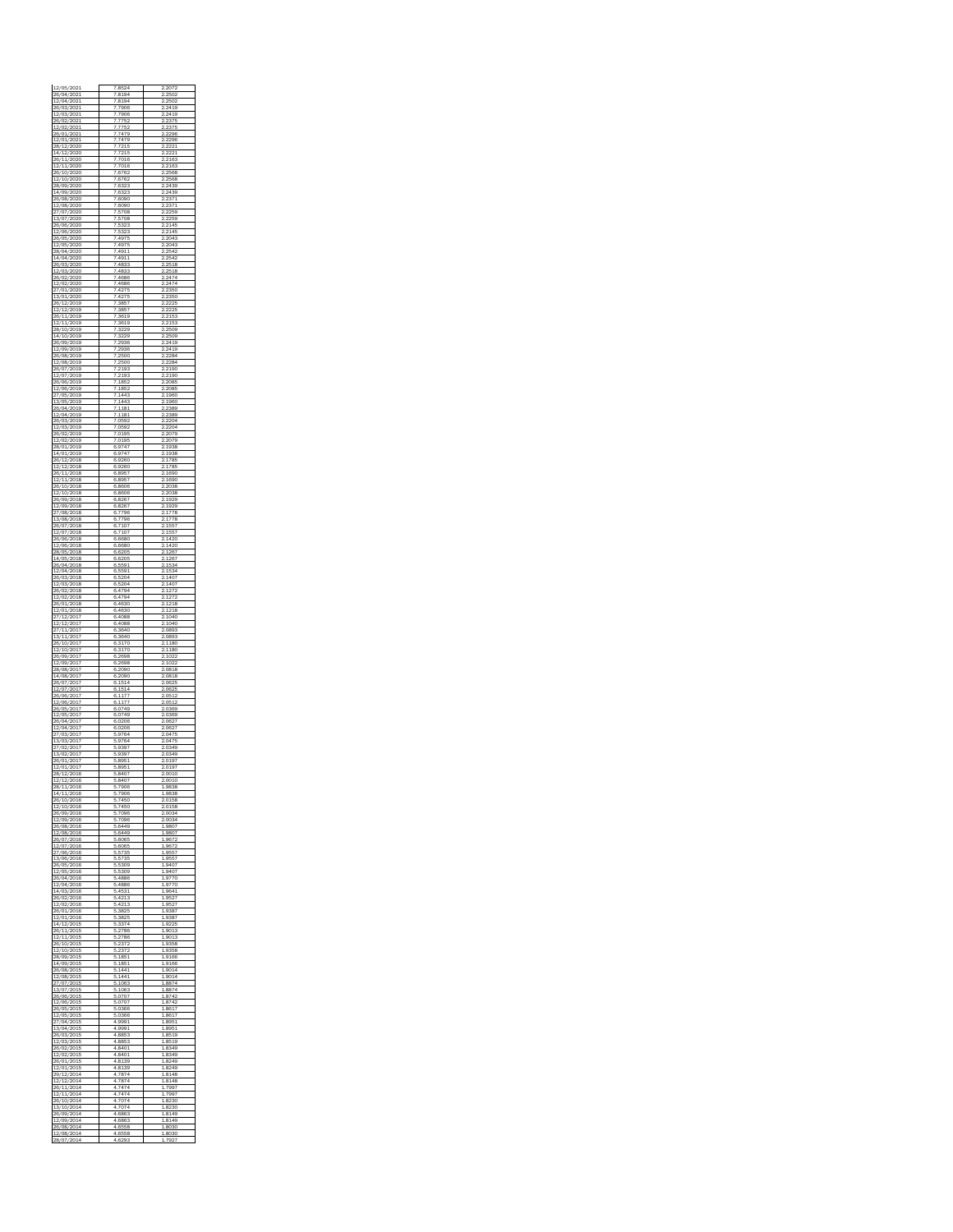| 14/07/2014 | 46293  | 17927     |
|------------|--------|-----------|
| 26/06/2014 | 46106  | 17855     |
| 12/06/2014 | 46106  | 17855     |
| 26/05/2014 | 45819  | 1 7 7 4 5 |
| 12/05/2014 | 45819  | 1 7 7 4 5 |
| 28/04/2014 | 45596  | 1.8084    |
| 14/04/2014 | 45596  | 1.8084    |
| 26/03/2014 | 45027  | 17860     |
| 12/03/2014 | 45027  | 17860     |
| 26/02/2014 | 44537  | 17665     |
| 12/02/2014 | 44537  | 17665     |
| 27/01/2014 | 4.4124 | 17501     |
| 13/01/2014 | 44124  | 17501     |

C: Historic The Freehold Income Trust unit prices

|                            |                        | n Unit                 |                        | ins<br>M               | Units                  |
|----------------------------|------------------------|------------------------|------------------------|------------------------|------------------------|
|                            | id Pric                |                        |                        | d Pri                  | ō.                     |
| Monthly dealing            | <b>CES</b>             |                        | <b>Monthly dealing</b> | <b>COL</b>             |                        |
| Mar-13                     | 4.1508                 | 4.2792                 | Mar-13                 | 1.7329                 | 7865                   |
| Feb-13<br>Jan-13           | 4<br>1293<br>4<br>1207 | 4<br>2570<br>4<br>2481 | Feb-13<br>$lan-13$     | 7239<br>7203           | 7772<br>7735           |
| Dec-12                     | 4.0971                 | 4.2238                 | $Dec-12$               | 7105<br>1              | 7634                   |
| Nov-12                     | 4.0811                 | 4.2073                 | Nov-12                 | 1.7038                 | 1.7565                 |
| Oct-12                     | 4.0557<br>4.0417       | 4.1811<br>4.1667       | $Oct-12$<br>Sep-12     | 1.7291<br>7231<br>1    | 1.7826<br>7764<br>1    |
| Sep 12<br>Sep 12           | 4.0257                 | 4.1502                 | Aug-12                 | 1.7163                 | 1.7694                 |
| $Jul-12$                   | 4.0159<br>3.9971       | 4.1401<br>4.1207       | $Jul-12$<br>Jun-12     | 7121<br>1<br>7041<br>1 | 7651<br>1<br>7568<br>1 |
| $Jun-12$<br>May-12         | 3.9809                 | 4.1040                 | $Mav-12$               | 1.6972                 | 1.7497                 |
| Apr-12                     | 3.9589                 | 4.0813                 | Apr-12                 | 1.7392                 | 1.7930                 |
| Mar-12<br>Feb-12           | 3.9300<br>3.9065       | 4.0515<br>4.0273       | $Mar-12$<br>Feb-12     | 1<br>7265<br>1.7162    | 1<br>.7799<br>1.7693   |
| Jan-12                     | 3.8822                 | 4.0023                 | Jan-12                 | 1.7055                 | 1.7582                 |
| Dec-11                     | 3,8610                 | 3.9804                 | $Dec-11$               | 6962<br>1              | 7487<br>i              |
| Nov-11<br>Oct-11           | 3.8482<br>3.8323       | 3.9672<br>3.9508       | Nov-11<br>$Oct-11$     | 1.6906<br>7203<br>1    | 1.7429<br>7735<br>1    |
| Sep <sub>11</sub>          | 3.8131                 | 3.9310                 | $Sep-11$               | 1.7117                 | 1.7646                 |
| Aug-11<br>$Jul-11$         | 3.8009<br>7828<br>3    | 3.9185<br>3.8998       | Aug-11<br>$Jul-11$     | 1<br>7062<br>1.6981    | 1<br>7590<br>7506<br>1 |
| $Jun-11$                   | 3.7640                 | 3.8804                 | Jun-11                 | 1.6897                 | 1.7420                 |
| May-11                     | 3.7485                 | 38644                  | May-11<br>Anr-11       | 1.6827                 | 7347<br>1<br>1         |
| Apr-11<br><br>Mar-11       | 3.7340<br>3.7162       | 3.8495<br>3.8311       | Mar-11                 | 1.7151<br>.7069<br>1   | 7681<br>.7597<br>1     |
| Feb-11                     | 3.6944                 | 3.8087                 | Feb-11                 | 1.6969                 | 1.7494                 |
| $Jan-11$<br>Dec-10         | 3.6704<br>3.6515       | 3.7839<br>3.7644       | Jan-11<br>$Dec-10$     | 6859<br>1<br>1.6772    | 1<br>7380<br>7291      |
| Nov-10                     | 3.6396                 | 3.7522                 | Nov-10                 | 1.6717                 | 7234<br>1              |
| $Oct-10$                   | 3.6269<br>3.6099       | 3.7391<br>3.7215       | $Oct-10$               | 1.7023<br>16943        | 1.7549<br>17467        |
| $Sep-10$<br>Aug-10         | 3.5969                 | 3.7081                 | $Sep-10$<br>Aug-10     | 1.6882                 | 7404<br>1              |
| $Jul-10$                   | 3.5857                 | 3.6966                 | $Jul-10$               | 1.6830                 | 1.7351                 |
| Jun-10                     | 3.5685<br>3.5517       | 3,6789<br>3.6615       | Jun-10<br>$May-10$     | 1,6749<br>1,6670       | 7267<br>1<br>7186<br>1 |
| May-10<br>Apr-10           | 3.5395                 | 3.6490                 | Apr-10                 | 1.7016                 | 1.7542                 |
| Mar-10                     | 3.5106                 | 3.6192                 | Mar-10                 | 1.6877                 | 1.7399                 |
| $Feb-10$                   | 3.4918<br>3.4756       | 3.5998<br>3.5832       | $Feb-10$<br>$Jan-10$   | 1<br>6787<br>1.6709    | 7306<br>1.7226         |
| Jan-10<br>Dec-09           | 3.4615                 | 3.5685                 | Dec-09                 | 1.6641                 | 1.7157                 |
| Nov-09<br>$Oct-09$         | 3.4415<br>3.4286       | 3.5480<br>3.5346       | Nov-09<br>Oct-09       | 6545<br>1<br>1.6849    | 7057<br>i<br>1,7370    |
|                            | 3.4052                 | 3.5105                 | Sep-09                 | 1.6734                 | 7251<br>1              |
| Sep-09<br>Aug-09           | 3.3899                 | 3.4948                 | Aug-09                 | 1.6659                 | 1.7175                 |
| Jul-09                     | ä<br>3780<br>3664<br>3 | 3.4824<br>3.4705       | Jul-09<br>Jun-09       | 1.6600<br>1.6543       | 1<br>7114<br>7055<br>1 |
|                            | 3.3485                 | 3.4520                 | May-09                 | 1.6455                 | 1.6964                 |
| Jun-09<br>May-09<br>Apr-09 | 3364<br>3              | 3.4396                 | Apr-09<br>Mar-09       | 1.6852                 | 7373<br>1<br>1728F     |
| Mar-09<br>Feb-09           | 3.3195<br>3.2900       | 3.4222<br>3.3918       | Feb-09                 | 1.6767<br>1.6618       | 7131<br>1              |
| Jan-09                     | 3.2829                 | 3.3844                 | Jan-09                 | 1,6582                 | 1.7094                 |
| Dec-08                     | 2643<br>ä              | ä<br>3653<br>3.3499    | Dec-08                 | 1<br>6488              | 1<br>6999              |
| Nov-08<br>Oct-08           | 2494<br>R<br>3<br>2414 | 3.3416                 | Nov-08<br>Oct-08       | 1.6413<br>1.6726       | 1.6920<br>7244<br>1    |
| Sep-08                     | 3.2199                 | 3.3194                 | Sep-08                 | 1.6615                 | 1.7129                 |
| Aug-08<br>Jul-08           | 3.2145<br>3.1967       | 3.3138<br>3.2955       | Aug-08<br>Jul-08       | 16587<br>1.6495        | 1,7099<br>7006<br>1    |
| Jun-08                     | 3.1757                 | 3.2739                 | Jun-08                 | 1.6387                 | 1.6893                 |
| May-08                     | 1637<br>3              | 2615<br>3              | May-08                 | 1.632E                 | 1,6830                 |
| Apr-08<br>Mar-08           | 1573<br>з<br>3.1446    | 2549<br>3<br>3.2419    | Apr-08<br>Mar-08       | 16710<br>1.6644        | 7226<br>1<br>1.7158    |
| Feb-08                     | 3.1415                 | 3.2387                 | Feb-08                 | 1.6627                 | 1.7141                 |
| Jan-08                     | 3.0980                 | 3.1939                 | Jan-08                 | 1<br>6397              | 1<br>6904              |
| Dec-07<br>Nov-07           | 3.0819<br>3.0717       | 3.1772<br>3.1667       | Dec-07<br>Nov-07       | 1.6311<br>1.6258       | 1.6816<br>1.6760       |
| Oct-07                     | 3.0673                 | 3.1622                 | Oct-07                 | 6573<br>1              | 7085<br>i              |
| Sep-07<br>Aug-07           | 3.0562<br>3.0339       | 3.1507<br>3.1277       | Sep-07<br>Aug-07       | 1.6513<br>1.6392       | 1.7024<br>1.6899       |
| Jul-07                     | 2.9999                 | 3.0926                 | Jul-07                 | 1.6208                 | 1.6710                 |
| Jun-07                     | 2.9776                 | 3.0697                 | Jun-07                 | 1.6088                 | 1.6585                 |
| May-07<br>Apr-07           | 2.9547<br>2.9281       | 3.0461<br>3.0187       | May-07<br>Apr-07       | 1.5965<br>1.6238       | 1.6458<br>1.6741       |
| Mar-07                     | 2.9273                 | 3.0178                 | Mar-07                 | 1.6234                 | 1.6736                 |
| Feb-07                     | 2.9056                 | 2.9942                 | Feb-07                 | 1.6114                 | 1,6605                 |
| Jan-07<br>Dec-06           | 2.8942<br>2.8736       | 2.9828<br>2.9618       | Jan-07<br>Dec-06       | 1.6050<br>1.5936       | 1.6541<br>1.6425       |
| Nov-06                     | 8632                   | 2.9514                 | Nov-06                 | 5878                   | 6367<br>1              |
| Oct-06                     | 2.8529                 | 2.9392                 | Oct-06                 | 1.6171                 | 1.6660                 |
| Sep-06<br>Aug-06           | 2.8427<br>2.8325       | 2.9290<br>3.0106       | Sep-06<br>Aug-06       | 1.6113<br>1.6055       | 1.6602<br>1.7065       |
| Jul-06                     | 2.8203                 | 2.9983                 | Jul-06                 | 1,5986                 | 1.6995                 |
| Jun-06                     | 2.8055<br>2.7768       | 2.9833<br>2.9533       | Jun-06<br>May-06       | 1.5902<br>1.5739       | 1.6910<br>1.6740       |
| May-06<br>Apr-06           | 7218<br>ö              | 28917                  | Apr-06                 | 1.58 <sub>RF</sub>     | 1.6877                 |
| Mar-06                     | 2.6989                 | 2.8680                 | Mar-06                 | 1.5751                 | 1.6738                 |
| Feb-06<br>Jan-06           | 2.6612<br>2.6324       | 2.8286<br>2.7986       | Feb-06<br>Jan-06       | 1.5531<br>1.5363       | 1.6508<br>1.6333       |
| Dec-05                     | 2.6199                 | 2.7859                 | Dec-05                 | 1<br>5290              | 1<br>6259              |
| Nov-05<br>Oct-05           | 2.6003<br>2.5764       | 2.7656<br>2.7378       | Nov-05<br>Oct-05       | 1.5176<br>1.5376       | 1.6141<br>1.6339       |
| Sep 05                     | 2.5669                 | 7283<br><sup>2</sup>   | Sep-05                 | 5319<br>1              | 6282<br>1              |
| Aug-05                     | 2,5664                 | 27278                  | Aug-05                 | 15316                  | 16280                  |
| Jul-05<br>Jun-05           | 5568<br>2.5473         | 2.7182<br>2.7087       | Jul-05<br>Jun-05       | 1.5259<br>1.5202       | 1.6222<br>1.6166       |
| May-05                     | 2.5358                 | 2.6971                 | May-05                 | 1<br>5134              | 1.6096                 |
|                            | 2.5211                 | 2.6785                 | Anr-O5<br>Mar-05       | 1.5414                 | 16376                  |
| Apr-05<br>Mar-05<br>Feb-05 | 2.5123<br>2.5026       | 2.6697<br>2,6600       | Feb-O5                 | 1,5360<br>1.5301       | 1.6323<br>1.6264       |
| Jan-05                     | 2.4922                 | 2.6495                 | Jan-05                 | 1.5238                 | 1.6199                 |
| Dec-04<br>Nov-04           | 2.4829<br>2.4743       | 2.6402<br>2.6316       | Dec-04<br>Nov-04       | 1.5181<br>1.5128       | 1.6143<br>1.6090       |
| $Oct-04$                   | 2<br>4647              | 2.6185                 | $Oct-04$               | 5409                   | 637                    |
| Sep-04                     | 2.4509                 | 26045                  | Sep-04                 | 5323                   | 16283                  |
| Aug-04<br>Jul-04           | 2.4408<br>2.4241       | 2.5943<br>2.5772       | Aug-04<br>Jul-04       | 1.5260<br>1.5156       | 1.6220<br>1.6112       |
| Jun-04                     | 2.4075                 | 2.5600                 | $lim-04$               | 1.5052                 | 1.6006                 |
| May-04<br>Apr-04           | 3884<br>3809           | 2.5403<br>2.5291       | May-04<br>Apr-04       | 1.4932<br>1.5244       | 1.5882<br>1.6192       |
| Mar-04                     | 3583<br>ö              | 2.5056                 | Mar-04                 | 5100<br>1              | 1.6042                 |
| Feb-04<br>Jan-04           | 3346<br>2<br>3105      | 2.4810<br>2.4558       | Feb-04<br>Jan-04       | 1.4948<br>1.4793       | 1,5885<br>5724<br>1    |
| Dec-03                     | 2.2883                 | 2.4328                 | Dec-03                 | 1.4651                 | 1.5576                 |
| Nov-03                     | 2796                   | 2.4240                 | Nov-03                 | 4595                   | 5520                   |
| Oct-03<br>Sep-03           | 2694<br>2609           | 2.4105<br>2.4020       | Oct-03<br>Sep03        | 1.4857<br>1.4802       | 1.5781<br>1.5726       |
| Aug-03                     | 2497                   | 3907<br>ó              | Aug-03                 | 4720<br>i              | 5652<br>1              |
| Jul-03<br>Jun-03           | 2419<br>2<br>2360      | 2.3830<br>3771         | h403<br>Jun-03         | 14678<br>1.4639        | 1,5601<br>1.5563       |
| May-03                     | 2.2137                 | 2.3506                 | May-03                 | 1.4868                 | 1.5788                 |
| Apr-03                     | 2068                   | 2.3437                 | Apr-03                 | 1<br>4822              | 1<br>5742              |
| Mar-03<br>Feb-03           | 1950<br>1870           | 2.3317<br>2.3237       | Mar-03<br>Feb-03       | 1.4743<br>1.4689       | 1.5661<br>1.560        |
| Jan-03                     | 1810<br>ó              | 3187<br>ż              | Jan-03                 | 4655<br>1              | 1.5573                 |
| Dec-02<br>Nov-02           | 1740<br>2<br>1658      | 2.3107<br>3026         | Dec-02<br>Nov-02       | 1.4602<br>1.4547       | 1.5520<br>1.5465       |
| Oct-02                     | 2.1569                 | 2.2902                 | Oct-02                 | 1.4855                 | 1.5773                 |
| Sep 02                     | 1490                   | 2822                   | Sep 02                 | 4801                   | 5718                   |
| Aug-02<br>Jul-02           | 2.0442<br>2.0351       | 1713<br>2.1622         | Aug-02<br>$Jul-02$     | 4079<br>1.4017         | 4954<br>1.4892         |
| Jun-02                     | 2.0260                 | 2.1530                 | Jun-02                 | 1.3954                 | 1.4829                 |
| May-02<br>Apr-02           | 20170                  | 2.1440<br>1242         | May-02                 | 1.3892                 | 1.4767<br>1.5032       |
| Mar-02                     | 2.0010<br>1.9919       | 2.1151                 | Apr-02<br>Mar-02       | 1.4161<br>1.4097       | 1.4968                 |
| Feb-02                     | 9837<br>1              | <sup>2</sup><br>1069   | Feb-02                 | 4039<br>1              | 4910<br>1              |
| Jan-02<br>Dec-01           | .9702<br>1<br>1.9609   | 2.0932<br>2.0838       | Jan-02<br>Dec-01       | 3944<br>1<br>1.3878    | 4813<br>1<br>1.4747    |
| Nov-01                     | 1.9518                 | 2.0747                 | Nov-01                 | 1.3813                 | 1.4683                 |
| $Oct-01$                   | 941                    | 2.0605                 | $Oct-01$               | 4139                   | 5009                   |
| Sep-01<br>Aug-01           | 1.9318<br>1.9228       | 2.0512<br>2.0421       | Sep-01<br>Aug-01       | 1.4071<br>1.4006       | 1.4941<br>1.4875       |
| Jul-01                     | 9142                   | 2.0336                 | Jul-01                 | 3944<br>i              | 4813<br>1              |
| Jun-01<br>May-01           | 1.9009<br>1.832        | 2.0200<br>1.9473       | Jun-01<br>May-01       | 1.3847<br>3346         | 1.4714<br>1.418        |
| Apr-01                     | 1.8169                 | 1.9284                 | Apr-01                 | 1.3663                 | 1.4501                 |
|                            |                        |                        |                        |                        |                        |
| Mar-01<br>Feb-01           | 8060<br>7959           | 1<br>9174<br>1.9072    | Mar-01<br>Feb-01       | j<br>3581<br>3505      | 1<br>4418<br>1.4341    |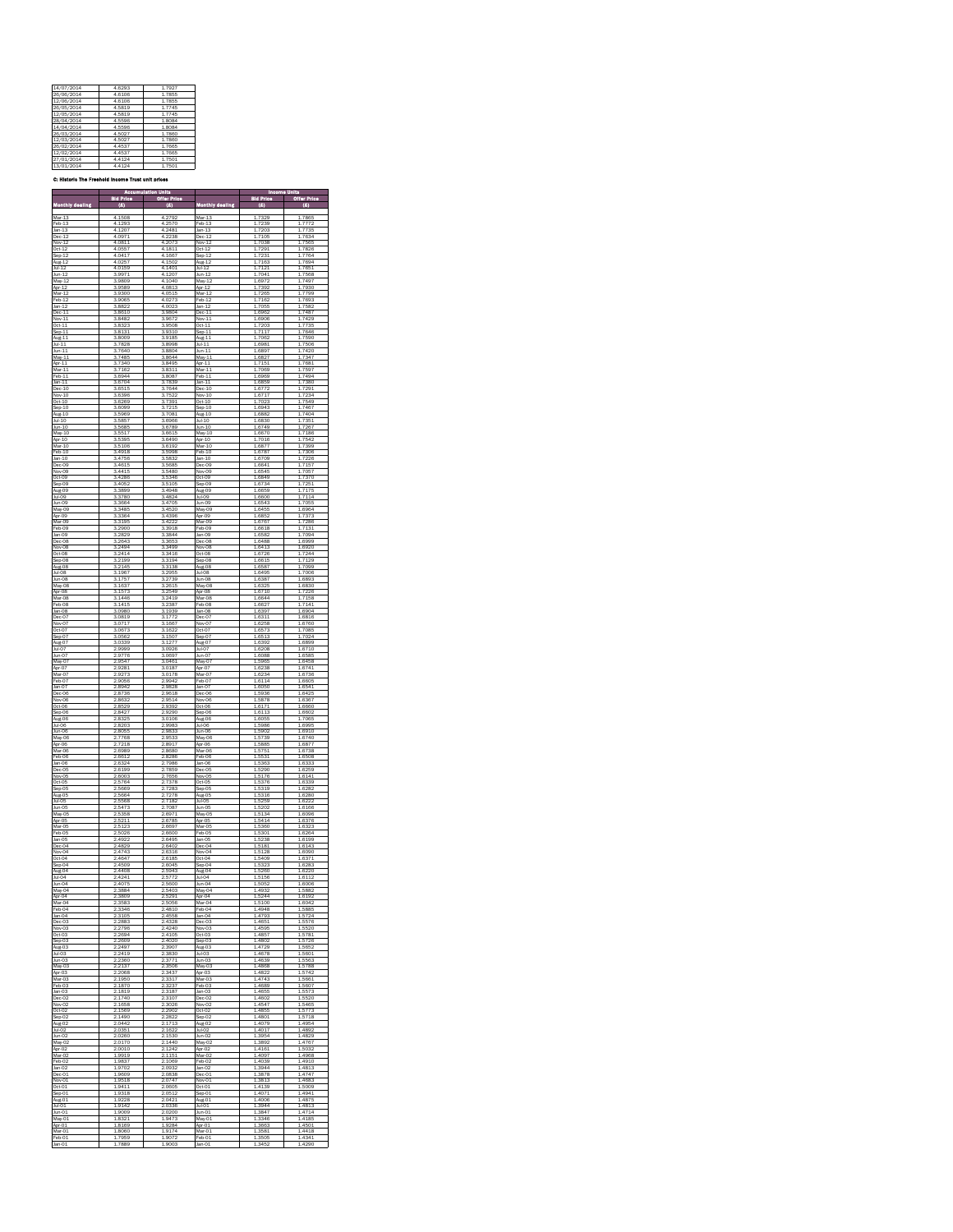<span id="page-3-1"></span>

| Dec-00      | .7913<br>1           | 1.9034     | Dec-00              | 1.3470    | 1.4313     |
|-------------|----------------------|------------|---------------------|-----------|------------|
| Nov-00      | 17811                | 1.8931     | Nov-00              | 1.3394    | 1 4236     |
| Oct-00      | 1.7727               | 1.8815     | Oct-00              | 1.3715    | 1.4557     |
| Sep-00      | 1.7643               | 1.8730     | Sep-00              | 1.3650    | 1.4492     |
| $A110 - 00$ | 17549                | 18636      | $A \cup \sigma$ -OO | 1.3578    | 1 4419     |
| Jul-00      | 17465                | 18553      | Jul-00              | 1.3513    | 14354      |
|             |                      |            |                     |           |            |
| Jun-00      | 1.7337               | 1.8422     | Jun-00              | 1.3414    | 1.4254     |
| May-00      | 1.7225               | 1.8308     | May-00              | 1.3327    | 1.4165     |
| Apr-OO      | 7073<br>1            | 18117      | Anr-00              | 1.3562    | 1 4392     |
| Mar-00      | 1.6967               | 18010      | Mar-00              | 1.3478    | 1.4306     |
| Feb-00      | 16862                | 17903      | Feb-00              | 1.3395    | 14222      |
|             |                      | 1<br>.7819 |                     | Ŧ<br>3328 | 1.4155     |
| Jan-00      | 1,6778               |            | Jan-00              |           |            |
| Dec-99      | 1.6685               | 1.7726     | Dec-99              | 1.3254    | 1.4081     |
| Nov-99      | 1,6593               | 1.7634     | Nov-99              | 1.3182    | 1,4008     |
| Oct-99      | 1.6522               | 1<br>7534  | Oct-99              | 1<br>3479 | 1.4304     |
| Sep-99      | 1.6133               | 1.7125     | Sep-99              | 1.3162    | 1.3971     |
|             | 5481                 |            |                     |           | 3410       |
| Aug-99      |                      | 1.6437     | Aug-99              | 2630<br>1 | 1          |
| Jul-99      | 5396<br>$\mathbf{1}$ | 1.6352     | Jul-99              | 2561<br>1 | 1.3340     |
| Jun-99      | 1.5176               | 1.6124     | Jun-99              | 1.2382    | 1.3154     |
| May-99      | 15090                | 1.6038     | May-99              | 1 2 3 1 2 | 1.3084     |
| Apr-99      | 1 4918               | 15826      | Apr-99              | 1.2635    | 1.3403     |
| Mar-99      | .4849                | 1.5758     | Mar-99              | 2577      | 3346       |
|             |                      |            |                     |           |            |
| Feb-99      | 1.4814               | 1.5726     | Feb-99              | 1.2547    | 1.3319     |
| Jan-99      | 1 4746               | 1.5659     | lan-99              | 1,2490    | 1.3263     |
| Dec-98      | 4657                 | 1.5571     | Dec-98              | 1.2415    | 1<br>3188  |
| Nov-98      | 1.4600               | 1.5516     | Nov-98              | 1.2366    | 1.3141     |
| Oct-98      | 1.4580               | 1.5467     | Oct-98              | 1<br>2790 | 1.3567     |
|             |                      |            |                     |           |            |
| Sep-98      | 1.4061               | 1.4920     | Sep-98              | 1.2334    | 1.3087     |
| Aug.98      | 1.3697               | 14538      | $A110-98$           | 1.2015    | 1.2753     |
| Jul-98      | 3608<br>1            | 1.4449     | Jul-98              | 1.1937    | 1.2674     |
| Jun-98      | 1.3519               | 1.4361     | Jun-98              | 1.1859    | 1.2597     |
| May-98      | 3438                 | 1.4280     | May-98              | Ŧ<br>1788 | 1<br>2526  |
|             |                      |            |                     |           |            |
| Apr-98      | 1.3425               | 1.4231     | Apr-98              | 1.2323    | 1.3063     |
| Mar-98      | 1.3135               | 1.3941     | Mar-98              | 1.2058    | 1.2797     |
| Feb-98      | 3106                 | 1.3916     | Feb-98              | 2031<br>1 | 2774<br>1  |
| Jan-98      | 1.3022               | 1.3832     | Jan-98              | 1.1954    | 1.2697     |
| Dec-97      | 2934<br>1            | ī<br>3743  | Dec-97              | 1<br>1873 | 1<br>2616  |
|             |                      |            |                     |           |            |
| Nov-97      | 1 2828               | 1.3636     | Nov-97              | 1.1775    | 1.2516     |
| Oct-97      | 12383                | 1.3168     | Oct-97              | 11849     | 1.2567     |
| Sep-97      | 1.2329               | 1.3083     | Sep-97              | 1.1769    | 1.2490     |
| Aug-97      | 1.2226               | 1.2981     | Aug-97              | 1.1610    | 1.2411     |
|             | 1<br>2146            | 1<br>2901  | $hA-97$             | 1         | 1<br>2331  |
| Jul-97      |                      |            |                     | 1610      |            |
| Jun-97      | 2066<br>1            | 2821<br>1  | $Jun-97$            | 1.1530    | 2251<br>1  |
| May-97      | 1.1986               | 1.2740     | May-97              | 1.1450    | 1.2170     |
| Apr-97      | 1944                 | 2664       | Apr-97              | 1.1370    | 1.2090     |
| Mar-97      |                      |            | Mar-97              | 1.1290    | 1.2010     |
| Feb-97      | ä,                   | ä,         | Feb-97              | 11550     | 1.2262     |
|             |                      |            |                     |           |            |
| Jan-97      |                      | J.         | Jan-97              | 1.1471    | 1.2183     |
| Dec-96      |                      |            | Dec-96              | 1.1391    | 1.2103     |
| Nov-96      |                      |            | Nov-96              | 1311      | 2023       |
| Oct-96      |                      |            | Oct-96              | 11232     | 1 1944     |
| Sep-96      |                      | ä,         | Sep-96              | 1 1349    | 1.2063     |
|             |                      |            |                     |           |            |
| Aug-96      |                      |            | Aug-96              | 1.1531    | 1 2242     |
| Jul-96      |                      |            | Jul-96              | 1.1453    | 1.2164     |
| Jun-96      |                      |            | Jun-96              | 1.1393    | 1.2105     |
| May-96      |                      | í,         | May-96              | 1 1349    | 1.2063     |
|             |                      |            | Apr-96              |           |            |
| Apr-96      |                      |            |                     | 1.1304    | 1.2020     |
| Mar-96      |                      |            | Mar-96              | 1.1223    | 1.1939     |
| Feb-96      |                      |            | Feb-96              | 1.1623    | 1<br>2340  |
| Jan-96      |                      |            | Jan-96              | 11519     | 1.2234     |
| Dec-95      |                      | ä,         | Dec-95              | 11266     | 1 1971     |
| Nov-95      |                      |            | Nov-95              | 1.0866    | 11550      |
| Oct-95      |                      |            | Oct-95              | 1.0216    | 1.0863     |
|             |                      |            |                     |           |            |
| Sep-95      |                      |            | Sep-95              | 1.0063    | 1.0705     |
| Aug-95      |                      |            | Aug-95              | 10440     | 11106      |
| Jul-95      |                      |            | Jul-95              | 1.0686    | 1<br>1348  |
| Jun-95      |                      |            | Jun-95              | 1.0532    | 1.1189     |
| May-95      |                      |            | May-95              | 1.0374    | ł.<br>1026 |
| Apr-95      |                      |            | Apr-95              | 1.0209    | 1.0855     |
|             |                      |            |                     |           |            |
| Mar-95      |                      |            | Mar-95              | 1.0041    | 1.0682     |
| Feb-95      |                      |            | Feb-95              | 10412     | 1 1077     |
| Jan-95      |                      |            | Jan-95              | 1.0601    | 1.1257     |
| Dec-94      |                      |            | Dec-94              | 1.0444    | 1.1095     |
| Nov-94      |                      |            |                     | 1.0255    | 1.0899     |
|             |                      |            | Nov-94              |           |            |
| Oct-94      |                      |            | Oct-94              | 1.0121    | 1.0762     |
| Sep-94      |                      |            | Sep-94              | 9967      | 1<br>0603  |
| Aug-94      |                      |            | Aug-94              | 0.9956    | 1.0591     |
| Jul-94      |                      |            | Jul-94              | 0.9943    | 1.0578     |
| Jun-94      |                      |            | Jun-94              | 0.9964    | 1.0600     |
|             |                      |            |                     |           |            |
| May-94      |                      |            | May-94              | 0.9964    | 1.0600     |
| Apr-94      |                      |            | Apr-94              | 0.9953    | 10588      |
| Mar-94      |                      |            | Mar-94              | 0.9951    | 1.0586     |
| Feb-94      |                      |            | Feb-94              | 0.9845    | 1.0473     |
|             |                      |            |                     |           |            |
| Jan-94      |                      |            | Jan-94              | 0.9419    | 1.0020     |
| Dec-93      |                      |            | Dec-93              | 0.9400    | 1.0000     |
| Nov-93      |                      |            | Nov-93              | 0.9400    | 1.0000     |
| Oct-93      |                      |            | Oct-93              | 0.9400    | 1.0000     |
| Sep-93      |                      |            | Sep-93              | 0.9400    | 1.0000     |
|             |                      |            |                     |           |            |
| Aug-93      |                      |            | Aug-93              | 0.9400    | 1.0000     |
| Jul-93      |                      |            | Jul-93              | 0.9400    | 1.0000     |
| Jun-93      |                      |            | Jun-93              | 0.9400    | 1.0000     |
| May-93      |                      |            | May-93              | 0.9400    | 1.0000     |
|             |                      |            |                     |           | 1.0000     |
| Apr-93      |                      |            | Apr-93              | 0.9400    |            |

#### D: ARC TIME Freehold Income Authorised Feeder Trust unit prices

<span id="page-3-3"></span><span id="page-3-2"></span><span id="page-3-0"></span>

|                          | <b>Accumulation</b> |                     | <b>Accumulation</b> |                     | <b>Accumulation</b> |                     |
|--------------------------|---------------------|---------------------|---------------------|---------------------|---------------------|---------------------|
|                          | Units               | <b>Income Units</b> | Units               | <b>Income Units</b> | Units               | <b>Income Units</b> |
|                          | <b>Class I Not</b>  | <b>Class J Net</b>  | <b>Class K Net</b>  | <b>Class L Not</b>  | <b>Class U Not</b>  | <b>Class V Not</b>  |
| <b>Monthly dealing</b>   | Ø                   | (8)                 | (8)                 | (6)                 | (6)                 | (8)                 |
| 13/06/2022               | 7,8069              | 2.2676              | 7.6171              | 2.2170              | 7.6238              | 2.2190              |
| 12/05/2022               | 7.7427              | 2.2487              | 7.5562              | 2.1990              | 7.5628              | 2.2009              |
| 12/04/2022               | 7.7114              | 2.2766              | 7.5273              | 2.2268              | 7.5337              | 2.2287              |
| 14/03/2022               | 7.7040              | 2.2744              | 7.5218              | 2.2252              | 7.5281              | 2.2271              |
| 14/02/2022               | 7.6516              | 2.2589              | 7.4723              | 2.2105              | 7.4785              | 2.2123              |
| 12/01/2022               | 7.6169              | 2.2487              | 7,4400              | 2.2010              | 7.4460              | 2.2028              |
| 13/12/2021               | 7,5761<br>7.5061    | 2.2366<br>2.2160    | 7,4019              | 2.1897              | 7.4080              | 2.1915              |
| 12/11/2021               |                     | 2.2480              | 7.3351              | 2.1699<br>2.2019    | 7.3433<br>7.3065    | 2.1716<br>2.2036    |
| 12/10/2021<br>13/09/2021 | 7.4695<br>7,4412    | 2.2395              | 7.3008<br>7.2749    | 2.1940              | 7.2805              | 2.1957              |
| 12/08/2021               | 7,4116              | 2.2306              | 7.2475              | 2.1857              | 7.2529              | 2.1874              |
| 12/07/2021               | 7.3820              | 2.2217              | 7.2200              | 2.1775              | 7.2253              | 2.1791              |
| 12/06/2021               | 7.3520              | 2.2127              | 7.1924              | 2.1692              | 7.1977              | 2.1708              |
| 12/05/2021               | 7.3287              | 2.2057              | 7.1712              | 2.1627              | 7.1763              | 2.1643              |
| 12/04/2021               | 7.3056              | 2.2413              | 7.1501              | 2.1982              | 7.1551              | 2.1998              |
| 12/03/2021               | 7.2832              | 2.2345              | 7.1297              | 2.1920              | 7.1346              | 2.1935              |
| 12/02/2021               | 7.2734              | 2.2315              | 7.1217              | 2.1895              | 7.1265              | 2.1910              |
| 12/01/2021               | 7.2536              | 2.2254              | 7.1039              | 2.1840              | 7.1086              | 2.1855              |
| 14/12/2020               | 7.2341              | 2.2194              | 7.0864              | 2.1786              | 7.0910              | 2.1800              |
| 12/11/2020               | 7.2199              | 2.2151              | 7.0741              | 2.1749              | 7.0786              | 2.1763              |
| 12/10/2020               | 7,2020              | 2.2489              | 7.0580              | 2.2086              | 7.0624              | 2.2100              |
| 14/09/2020               | 7.1653              | 2.2374              | 7.0236              | 2.1978              | 7.0279              | 2.1992              |
| 12/08/2020               | 7.1477              | 2.2319              | 7.0079              | 2.1929              | 7.0121              | 2.1942              |
| 13/07/2020               | 7.1162              | 2.2221              | 6.9785              | 2.1837              | 6.9826              | 2.1850              |
| 12/06/2020               | 7.0862              | 2.2121              | 6.9507              | 2.1744              | 6.9548              | 2.1757              |
| 12/05/2020               | 7.0552              | 2.2031              | 6.9218              | 2.1660              | 6.9277              | 2.1672              |
| 14/04/2020               | 7.0552              | 2.2454              | 6.9233              | 2.2081              | 6.9271              | 2.2093              |
| 12/03/2020               | 7.0526              | 2.2446              | 6.9224              | 2.2078              | 6.9261              | 2.2090              |
| 12/02/2020               | 7.0470              | 2.2428              | 6.9183              | 2.2065              | 6.9219              | 2.2077              |
| 13/01/2020               | 7.0129              | 2.2320              | 6,8864              | 2.1963              | 6.8899              | 2.1974              |
| 12/12/2019               | 6.9741              | 2.2196              | 6.8498              | 2.1847              | 6.8532              | 2.1858              |
| 12/11/2019               | 6.9552              | 2.2136              | 6.8327              | 2.1792              | 6.8360              | 2.1803              |
| 14/10/2019               | 6.9242              | 2.2427              | 6.8038              | 2.2083              | 6.8072              | 2.2094              |
| 12/09/2019               | 6.9012              | 2.2352              | 6.7827              | 2.2015              | 6.7906              | 2.2040              |
| 12/08/2019               | 6,8646              | 2.2233              | 6.7481              | 2.1903              | 6.7512              | 2.1913              |
| 12/07/2019               | 6.8395              | 2.2152              | 6.7249              | 2.1828              | 6.7279              | 2.1838              |
| 12/06/2019               | 6.8105              | 2.2058              | 6.6979              | 21740               | 6.7008              | 21749               |
| 13/05/2019               | 6.7766              | 2.1948              | 6.6660              | 2.1636              | 6.6722              | 2.1657              |
| 12/04/2019               | 6.7574              | 2.2307              | 6.6482              | 2.1994              | 6.6558              | 2.2019              |
| 12/03/2019               | 6.7058              | 2.2137              | 6.5993              | 2.1832              | 6.6019              | 2.1841              |
| 12/02/2019               | 6.6719<br>6.5905    | 2.2025              | 6.5675              | 2.1727              | 6.5700              | 2.1735              |
| 14/01/2019               |                     | 2.1756              | 6.4902              | 2.1472              | 6.4925              | 2.1480              |
| 12/12/2018<br>12/11/2018 | 6.5905<br>6,5639    | 2.1756<br>2.1674    | 6.4902<br>6.4650    | 2.1472<br>2.1395    | 6.4925<br>6.4672    | 2.1480<br>2.1402    |
| 12/10/2018               | 6.5392              | 2.1961              | 6.4421              | 2.1683              | 6.4443              | 2.1690              |
| 12/09/2018               | 6.5102              | 2.1863              | 6.4151              | 2.1592              | 6.4171              | 2.1599              |
| 12/08/2018               | 6,4692              | 2.1726              | 6.3760              | 2.1460              | 6.3779              | 2.1467              |
| 12/07/2018               | 6,4083              | 2.1521              | 6.3175              | 2.1263              | 6.3193              | 2.1269              |
| 12/06/2018               | 6.3715              | 2.1397              | 6.2823              | 2.1145              | 6.2840              | 2.1151              |
| 14/05/2018               | 6.3294              | 2.1256              | 6.2422              | 2.1010              | 6.2438              | 2.1016              |
| 12/04/2018               | 6.2755              | 2.1453              | 6.1903              | 2.1210              | 6.1920              | 2.1215              |
| 12/03/2018               | 6.2423              | 2.1340              | 6.1591              | 2.1103              | 6.1606              | 2.1108              |
| 12/02/2018               | 6,2078              | 2.1222              | 6.1264              | 2.0991              | 6.1278              | 2.0996              |
| 12/01/2018               | 6.1952              | 2.1178              | 6.1150              | 2.0952              | 6.1163              | 2.0957              |
| 12/12/2017               | 6.1471              | 2.1014              | 6.0689              | 2.0794              | 6.0701              | 2.0798              |
| 13/11/2017               | 6.1079              | 2.0880              | 6.0315              | 2.0666              | 6.0326              | 2.0670              |
| 12/10/2017               | 6.0678              | 2.1105              | 5.9933              | 2.0893              | 5.9945              | 2.0898              |
| 12/09/2017               | 6.0269              | 2.0963              | 5.9542              | 2.0757              | 5.9553              | 2.0761              |
| 14/08/2017               | 59715               | 2.0770              | 59007               | 2.0570              | 59017               | 2.0574              |
| 12/07/2017               | 5.9196              | 2.0590              | 5.8507              | 2.0396              | 5.8516              | 2.0400              |
| 12/06/2017               | 5.8905              | 2.0488              | 5.8232              | 2.0300              | 5.8240              | 2.0304              |
| 12/05/2017               | 5.8527              | 2.0357              | 5.7871              | 2.0175              | 5.7878              | 2.0177              |
| 14/04/2017               | 5.8055              | 2.0548              | 5.7418              | 2.0369              | 5.7424              | 2.0370              |
| 13/03/2017               | 5.7663              | 2.0409              | 5.7042              | 2.0236              | 5.7047              | 2.0237              |
| 13/02/2017               | 5.7337              | 2.0294              | 5.6732              | 2.0126              | 5.6736              | 2.0127              |
| 12/01/2017               | 5.6939              | 2.0153              | 5.6351              | 1.9991              | 5.6354              | 1.9991              |
| 12/12/2016               | 5.6448              | 1.9979              | 5.5877              | 1.9823              | 5.5879              | 1.9823              |